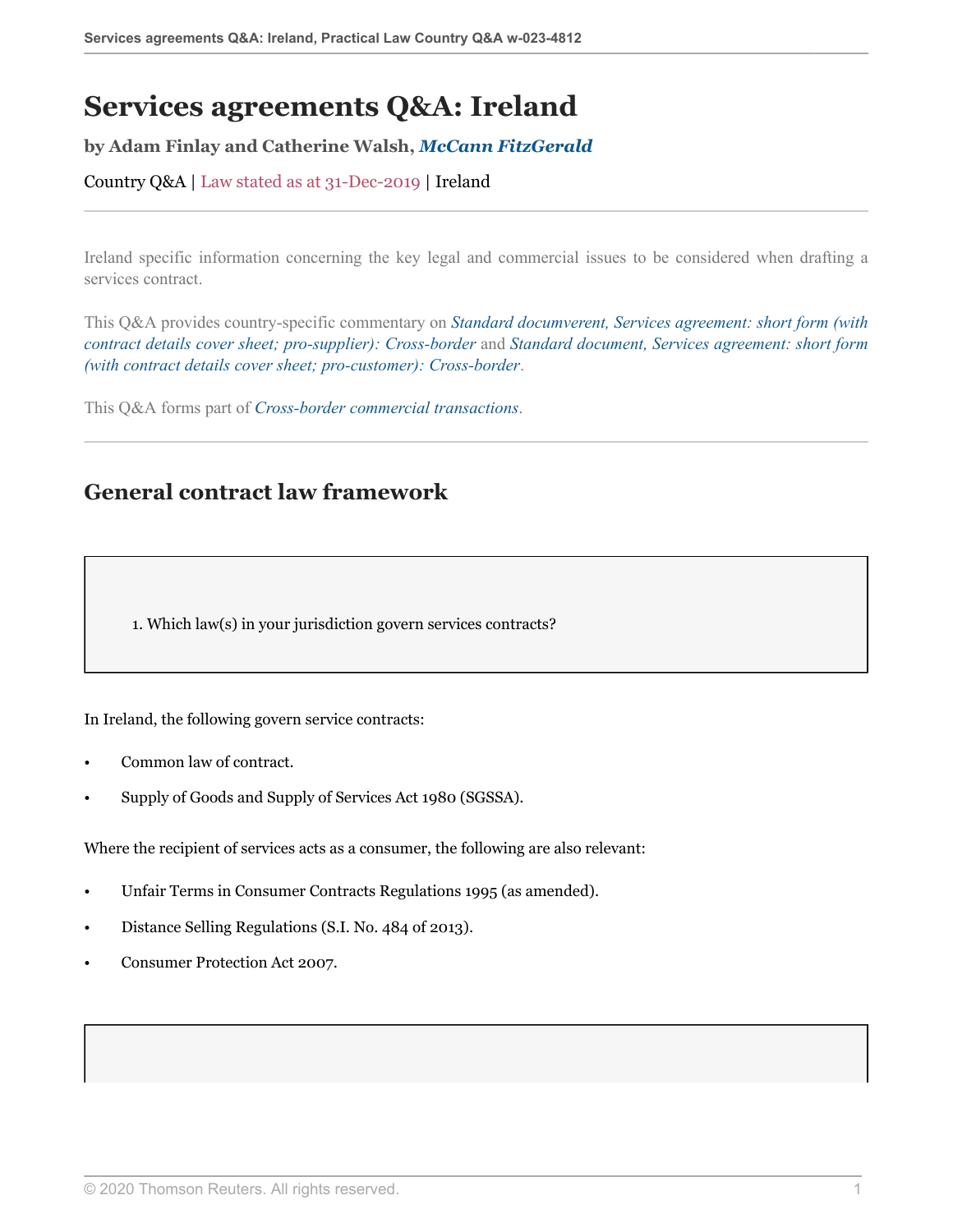2. Does national law require that special notice be given of any contract terms for them to be incorporated in a services contract?

The general rule is that the terms of a contract must be provided before the contract is agreed, or at the point it is agreed.

Special notice of terms is required to be given if a party is seeking to rely on an unusual or onerous clause. In those circumstances, the party seeking to rely on the clause will have to show that they took special measures to bring it to the attention of the other side (see *Carroll v an Post National Lottery Co [1996] 1 IR 443*). The courts may look at how common the clause is in the sector when determining whether the clause is onerous.

# **Incorporation of standard terms of business**

3. How can a supplier or customer incorporate its standard terms of business into its service contracts?

Standard terms can be incorporated by signature, reasonable notice or by a course of dealing. Terms can be incorporated by reference and do not necessarily have to be set out in full in the contractual documents. However, there are limitations on the ability of parties to incorporate terms by reference. For example, it has been held that a delivery docket stating that terms and conditions were available "on request" was insufficient to incorporate them into a contract by notice or course of dealing in circumstances where:

- The counterparty had never received a copy of the terms and conditions.
- They were not identified in any shape or form by reference to any known industry-wide terms and conditions (see *Noreside Construction v Irish Asphalt [2014] IESC 68*).

When a buyer and seller argue about whose terms and conditions apply ("battle of the forms"), the Irish courts will look at which party made the offer and which accepted, just as it would for analysing the contract.

# **Implied terms**

<span id="page-1-0"></span>4. Does national law imply any terms into business-to-business contracts for the supply of services?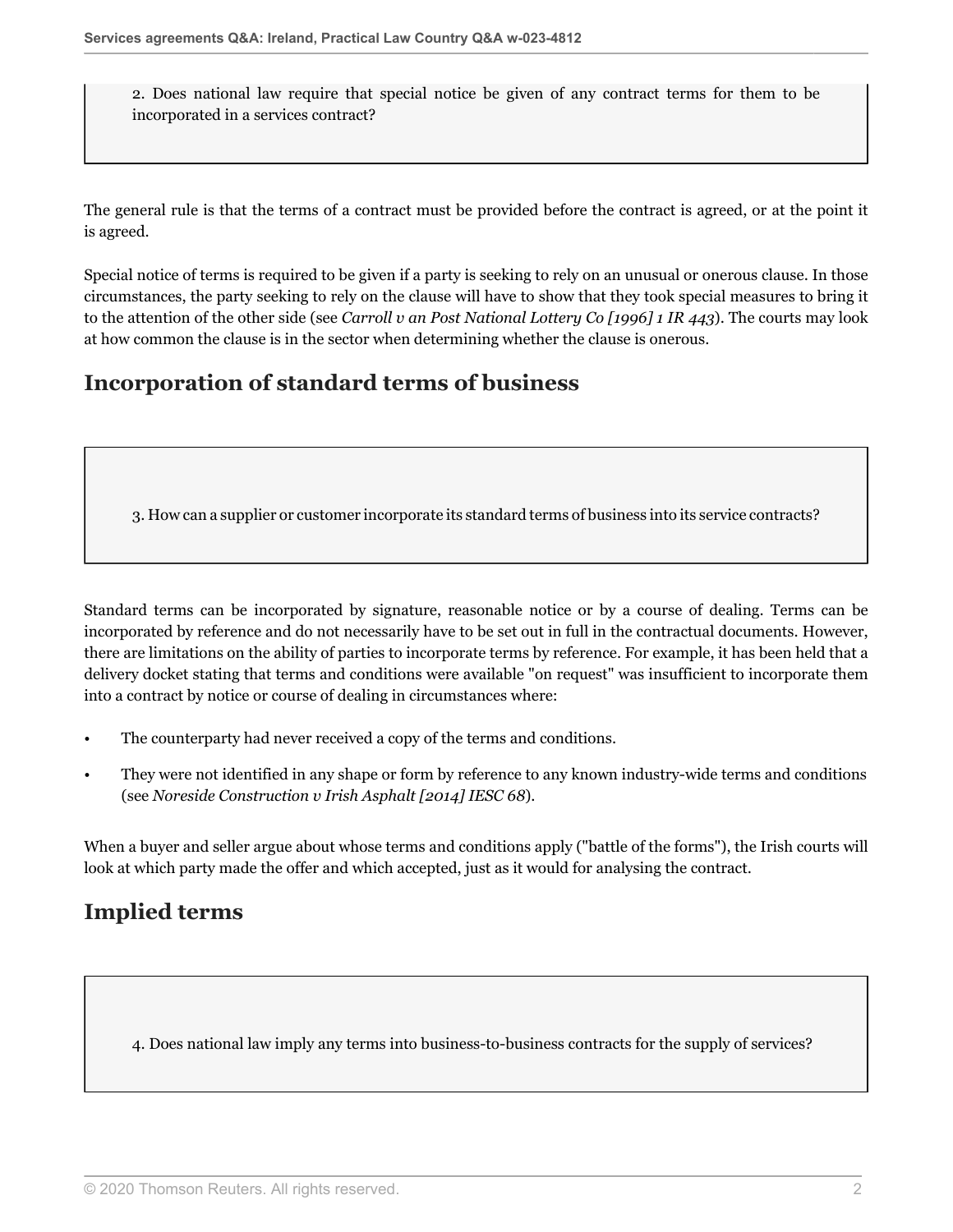Section 39 of the SGSSA implies the following terms in every contract for a supply of services where the supplier is acting in the course of a business:

- The supplier has the necessary skill to render the service.
- The supplier will supply the service with due skill, care and diligence.
- Where materials are used, they will be sound and reasonably fit for the purpose for which they are required.
- Where the goods are supplied under contract, they will be of merchantable quality (that is, they will be fit for the purpose or purposes for which goods of that kind are commonly bought and as durable as it is reasonable to expect having regard to any description applied to them, the price (if relevant) and all the other relevant circumstances (*section 14(3), Sale of Goods Act 1893 (as amended)* (1893 Act)).

The SGSSA extends the common law principles in relation to misrepresentation in connection with the sale of goods and supply of services. Section 45 of the SGSSA entitles the buyer to a statutory right of damages for misrepresentation in circumstances where they entered into a contract after a misrepresentation had been made and suffered a loss as a result. The liability arises even if the misrepresentation was not made fraudulently by the trader, unless the trader proves that it has reasonable grounds to believe and did believe up to the time the contract was made that the representation was true.

In a commercial context, section 45 of the SGSSA will usually be disapplied by an entire agreement clause stating that prior oral statements do not form part of the contract.

<span id="page-2-0"></span>5. Can implied terms be excluded by express terms in the contract (see *[Standard document, Services](http://uk.practicallaw.thomsonreuters.com/w-017-0144?originationContext=document&vr=3.0&rs=PLUK1.0&transitionType=DocumentItem&contextData=(sc.Default)#co_anchor_a449835) [agreement: short form \(with contract details cover sheet; pro-supplier\): Cross-border: clause 3](http://uk.practicallaw.thomsonreuters.com/w-017-0144?originationContext=document&vr=3.0&rs=PLUK1.0&transitionType=DocumentItem&contextData=(sc.Default)#co_anchor_a449835)* and *[clause 7.9](http://uk.practicallaw.thomsonreuters.com/w-017-0144?originationContext=document&vr=3.0&rs=PLUK1.0&transitionType=DocumentItem&contextData=(sc.Default)#co_anchor_a666690)*)? Are there any limitations on such exclusions?

Any term implied under section 39 of the SGSSA may be excluded or varied by:

- An express term of the contract.
- The course of dealing between the parties.
- Usage, if the usage is such to bind the parties to the contract.

#### (*Section 40, SGSSA.*)

An express term will not negate a term implied under the SGSSA unless it can be shown that it is inconsistent with that implied term.

If the service is being provided to a consumer, it must be shown that an express term which seeks to limit liability for a breach of a term implied under section 39 of SGSSA is fair and reasonable and has been specifically brought to the consumer's attention (see *McCarthy v JWT [1991] ILRM 99*).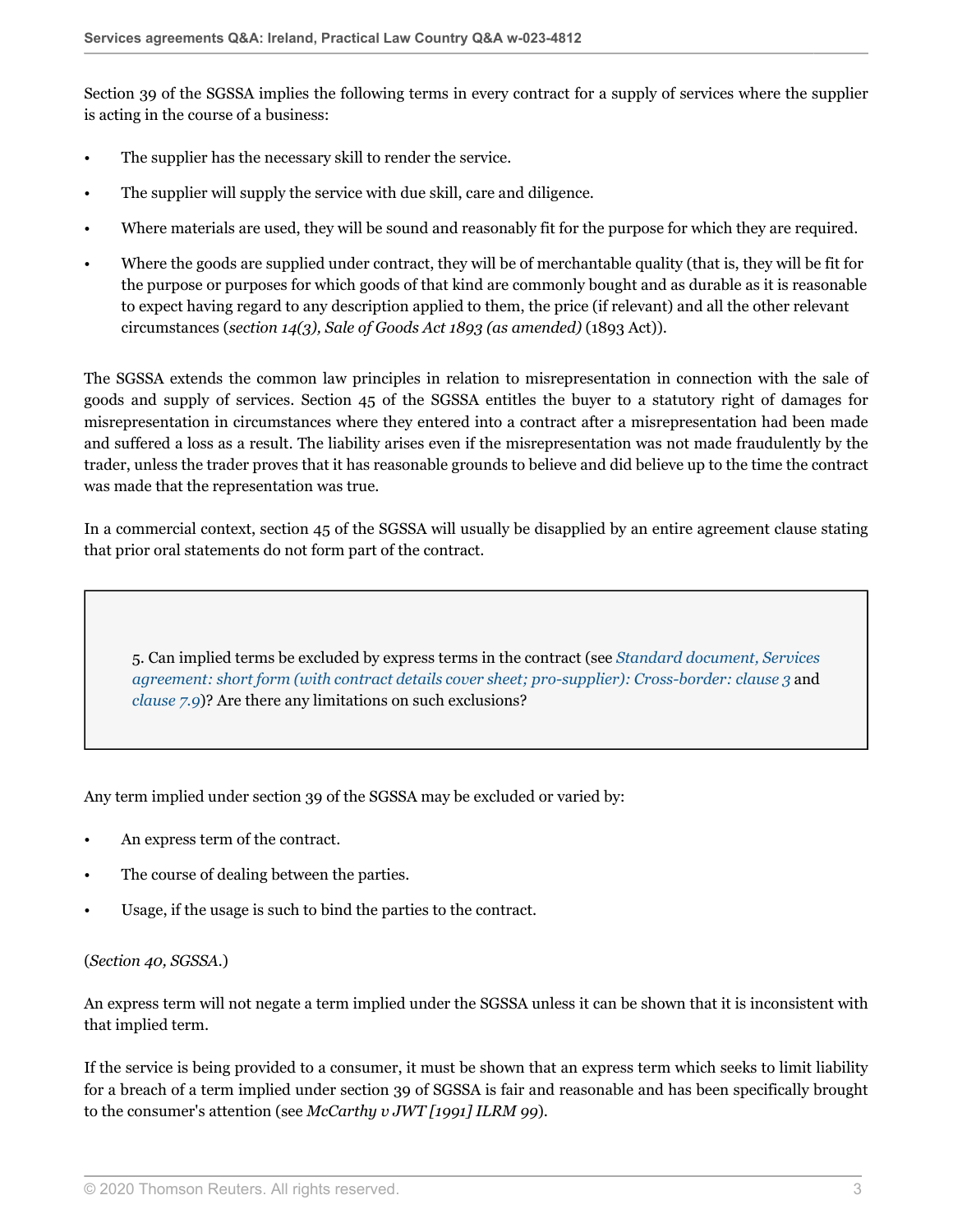## **Remedies for breach of terms**

6. What remedies are available for a breach of any express or implied terms of the agreement by the other party?

### **Remedies available to the supplier**

**Breach of express terms.** The liability for breaching an express term of a contract varies depending on the nature of that term, namely whether it is a condition, warranty or an innominate term. The main remedy for breach of contract is to sue for damages.

A condition is a fundamental term of the contract that goes to its root. Breach of a condition is known as a repudiatory breach and the innocent party is entitled to either:

- Terminate the contract (irrespective of whether it is prejudiced or not by the breach), not pay the contractual amount and/or sue for damages.
- Affirm the breach and claim for breach of contract.

A warranty is a statement about a factual matter which one party makes in the contract. Breach of a warranty does not entitle the innocent party to terminate the contract or treat it as discharged; but it gives the affected party the right to sue for damages and other remedies consistent with the contract remaining in place.

A term is considered to be an innominate term if the remedy for its breach depends on the effect of the breach at the time the breach occurred. A term is likely to be considered to be an innominate term if the contract was silent as to the nature of the term at the time the contract was formed because the consequences of the breach vary from trivial to serious. If the effect of the breach is to substantially deprive the innocent party of the whole benefit of the contract then it will be a serious breach of the innominate term and the remedy will be for breach of condition. If this is not the case, then the remedy will be for breach of warranty.

Breach of implied terms**.** Statutory terms are generally implied in favour of the customer, but if any terms were implied in favour of the supplier by the court, the remedy would depend on the classification of the term as a condition, warranty or innominate term, as in the case of express terms.

#### **Remedies available to the customer**

**Breach of express terms.** The same remedies above are available to the customer.

Breach of implied terms**.** Breach of an implied term is a breach of the contract for which the consumer will have both a statutory and common law remedy. The SGSSA implies a number of terms into a contract for the supply of services (see *[Question 5](#page-2-0)*). The remedies available for breach of such an implied term will depend on whether that term is a condition, warranty or innominate term. While the implied terms in respect of goods are treated as conditions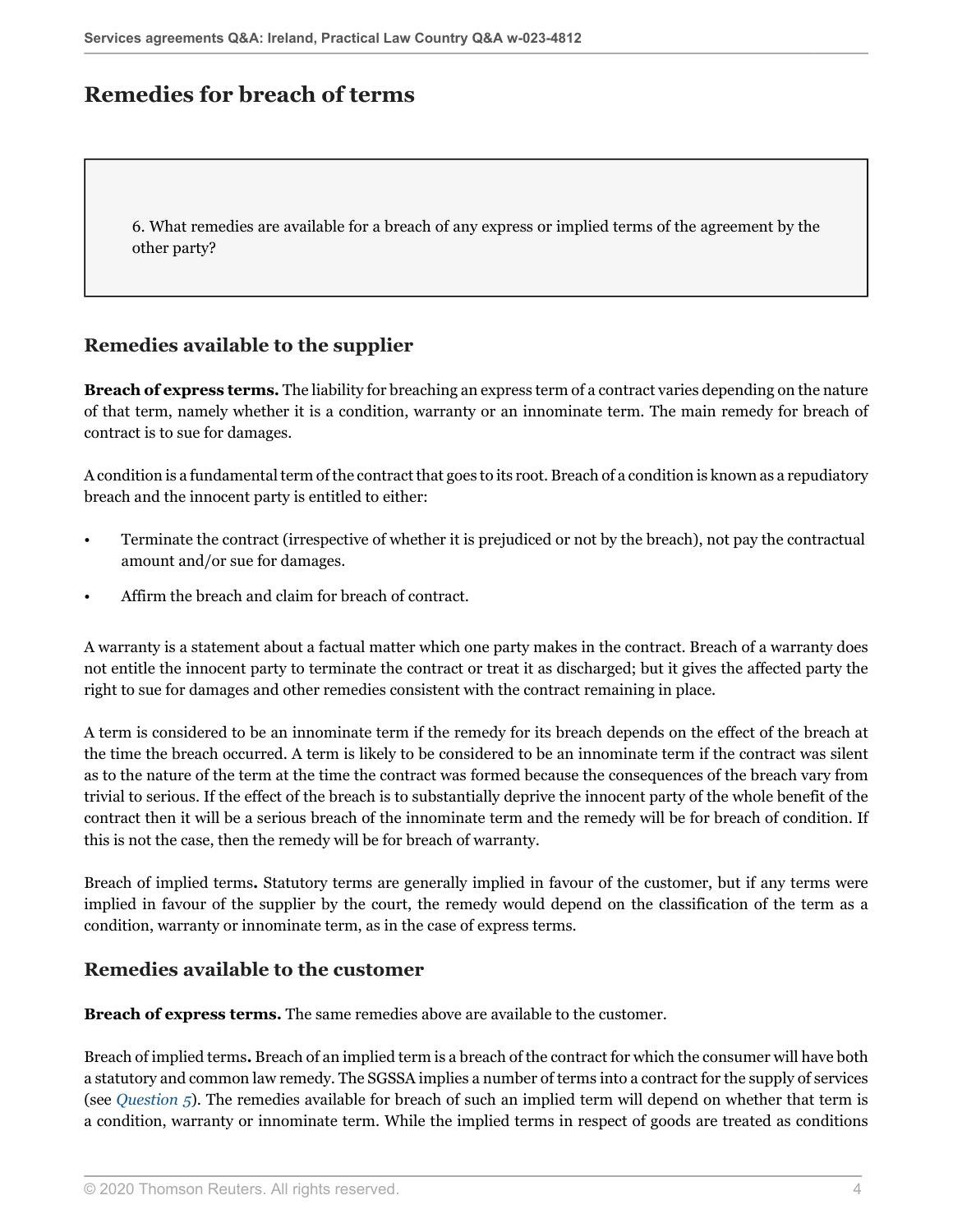under Irish law, the implied terms under section 39 of the SGSSA are treated as innominate terms. This is with the following exceptions:

- Warranties as to implied encumbrances and charges in respect of the goods provided for in section 12 of the 1893.
- Warranties with respect to spare parts and servicing in section 12 of the SGSSA.

Therefore, if there is a serious breach of an implied innominate term, the remedy will be treated as a condition and if there is a more trivial breach it will be treated as a warranty.

# **Supplier obligations**

7. Does national law imply any supplier obligations into a supply of services agreement? For example, the following terms or please provide alternative wording:

- The supplier will carry out services with reasonable care and skill?
- The supplier will comply with all reasonable instructions of the customer?
- The supplier will carry out the services within a reasonable time, where no dates for performance have been stated in the contract?

## **Reasonable care and skill**

#### See *[Question 4](#page-1-0)*.

### **Comply with reasonable instructions**

There are no statutory implied terms relating to reasonable instructions in Irish law.

#### **Carry out services within a reasonable time**

Although section 29 of the 1893 Act implies a term relating to delivery within a reasonable time into contracts for the sale of goods, there is no equivalent implied term applicable to service agreements.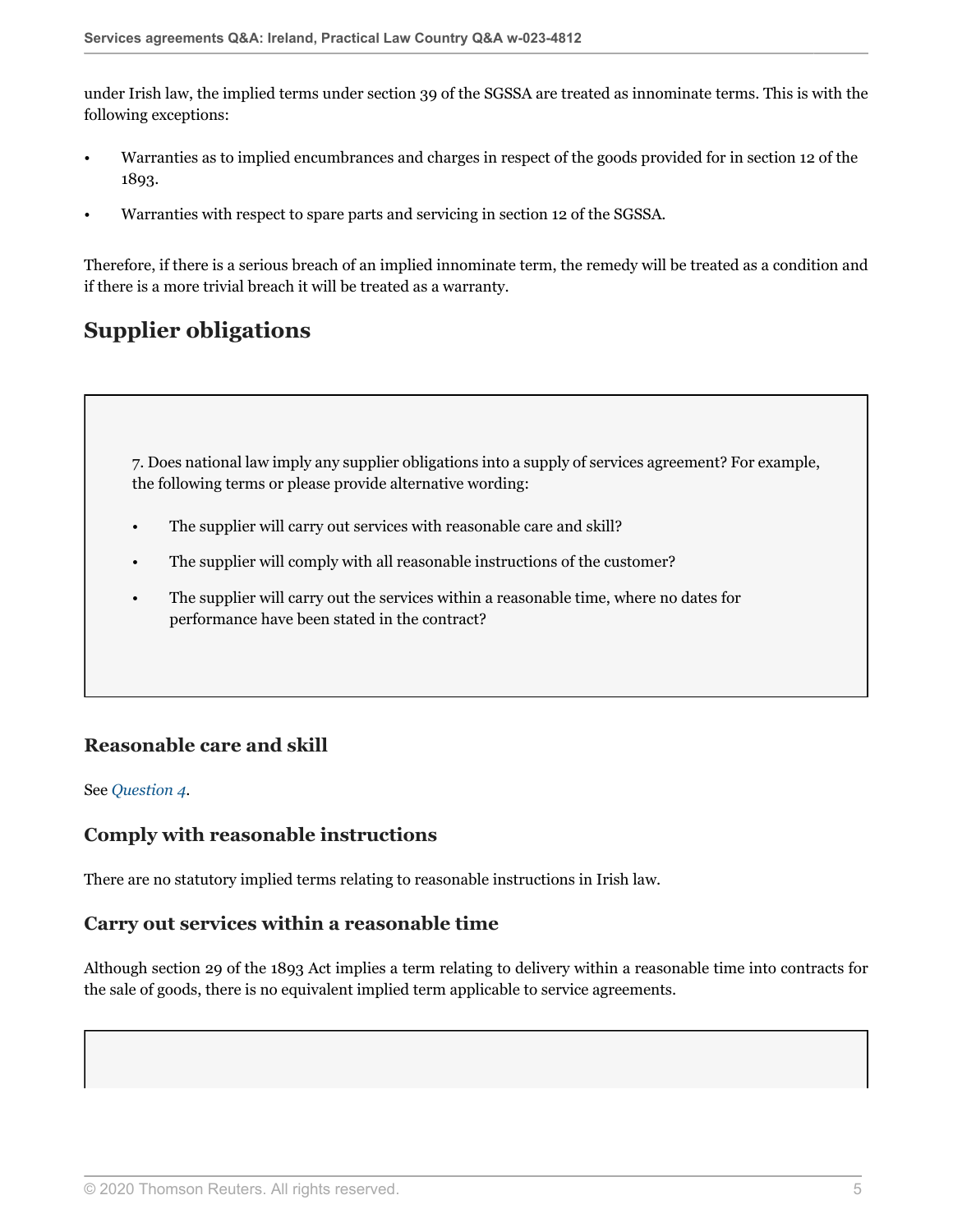8. Are there any other supplier obligations that would be usual to include in a services agreement in your jurisdiction?

There no other supplier obligations that would be usual to include in a services agreement in your jurisdiction.

9. What is provided by law in relation to delivery of the services where the agreement is silent?

Although there are no statutory implied terms relating to delivery of services, a term relating to the delivery of services may be implied into the contract at common law. For example, a term may be implied based on the presumed intention of the parties, even though the term was not expressly agreed on by the parties (this is known as the "officious bystander test", see Moorcock case (1889) 14 P.D. 64**.** A term may also be implied at common law based on the nature of the contract. In commercial contracts, the courts will often apply the "business efficacy test", that is, they will imply a term into a contract to give it the business efficacy both parties must have intended it to have.

A term may also be implied into the contract by custom, if the following non-exhaustive list of requirements are fulfilled (see *Noreside Construction Ltd v Irish Asphalt Ltd [2014] IESC 68*):

- The custom must have acquired such notoriety that the parties must be taken to have known of it and intended it should form part of the contract.
- The custom must be certain.
- The custom must be reasonable, and the more unreasonable it is the harder it will be to prove that it exists.
- Until the courts take judicial notice of a custom it must be proved by clear and convincing evidence.
- The custom must not be inconsistent with the express contract.

10. Is "time is of the essence" for performance recognised in your jurisdiction? If not, what alternative wording could be used for the first sentence of *[Standard document, Services agreement: short form](http://uk.practicallaw.thomsonreuters.com/w-017-0148?originationContext=document&vr=3.0&rs=PLUK1.0&transitionType=DocumentItem&contextData=(sc.Default)#co_anchor_a430857) [\(with contract details cover sheet; pro-customer\): Cross-border: clause 3.2](http://uk.practicallaw.thomsonreuters.com/w-017-0148?originationContext=document&vr=3.0&rs=PLUK1.0&transitionType=DocumentItem&contextData=(sc.Default)#co_anchor_a430857)*?

The concept of "time is of the essence" is recognised in Ireland. Time is not generally considered to be of the essence unless a contract expressly makes it so. However, where a contract does not stipulate whether or not time is of the essence, the court will consider whether there is anything in the circumstances that would make it inequitable to treat time as a non-essential element of the contract.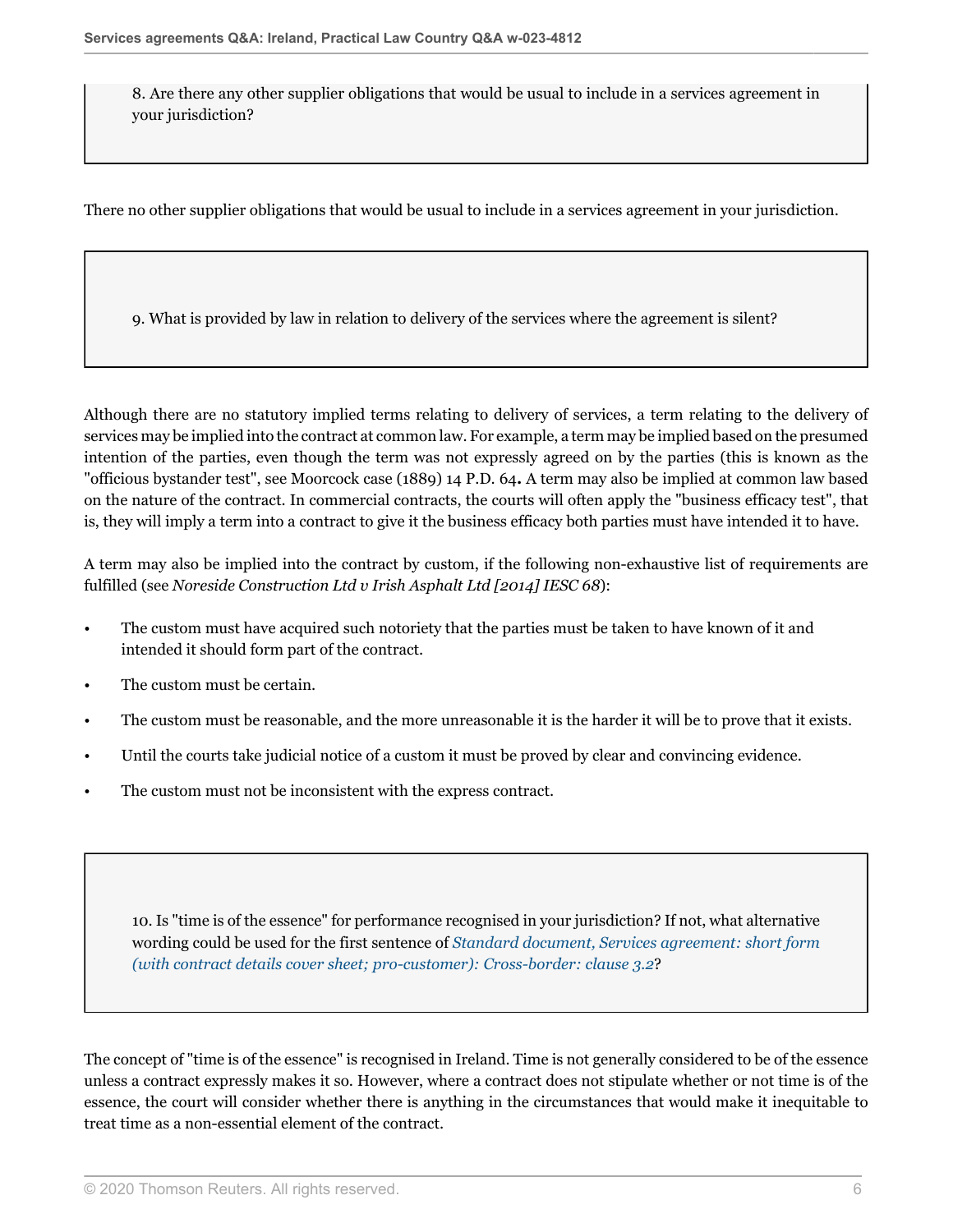Where a clause making "time of the essence" is included in a contract, the Irish courts have strictly interpreted clauses of this nature. It has been held in the past that any failure to perform the relevant obligation within the time stipulated in a "time of the essence" clause can render a contract voidable (for example, see *O'Connor v Coady [2004] 3 IR 271*).

11. Is the concept of using "reasonable endeavours" recognised in your jurisdiction (see *[Standard](http://uk.practicallaw.thomsonreuters.com/w-017-0144?originationContext=document&vr=3.0&rs=PLUK1.0&transitionType=DocumentItem&contextData=(sc.Default)#co_anchor_a292000) [document, Services agreement: short form \(with contract details cover sheet; pro-supplier\): Cross](http://uk.practicallaw.thomsonreuters.com/w-017-0144?originationContext=document&vr=3.0&rs=PLUK1.0&transitionType=DocumentItem&contextData=(sc.Default)#co_anchor_a292000)[border: clause 3.2\(b\)](http://uk.practicallaw.thomsonreuters.com/w-017-0144?originationContext=document&vr=3.0&rs=PLUK1.0&transitionType=DocumentItem&contextData=(sc.Default)#co_anchor_a292000))*? If not is there an alternative concept or wording that can be used that is more usual?

The concept of a contractual obligation to use "reasonable endeavours" has been recognised, although not defined, by the Irish courts.

In terms of the hierarchy between the steps required to be taken by a party subject to an "endeavours" clause, the Irish courts have recognised that the concept of "best endeavours" requires a higher standard than a "reasonable endeavours" obligation (see *Drocarne Ltd v Seamus Murphy Properties & Developments Ltd [2008] IEHC 99*).

Based on UK case law, best endeavours, while not an absolute obligation, is generally understood to include steps which a prudent, determined and reasonable obligee, acting in their own interests and desiring to achieve that result, would take. However, the steps that are actually required will be context-driven and specific to the particular contract.

12. Are there any compliance obligations on either party under your local laws in relation to the services agreement?

A service provider may have anti-money laundering (AML) or know your customer (KYC) requirements if it is deemed to be a "designated person" under the Criminal Justice (Money Laundering and Terrorist Financing) Act 2010, as amended. A service provider may also need to have a licence from a regulatory body to carry out specified services, such as broadcasting or providing financial services.

Under the Criminal Justice (Corruption Offences) Act 2018 it is a strict liability offence where a body corporate fails to prevent corruption by one of its officers, employees or agents. It is a defence for a body corporate where it can prove that it took all reasonable steps and exercised due diligence to avoid the commission of the offence. This Act applies not only where one or more of the acts comprising the offence were committed in the state, on board an Irish ship or on an aircraft registered in Ireland, but also regarding actions outside the state where the person concerned is an Irish official acting in their capacity, an Irish citizen or any other body corporate established under Irish law.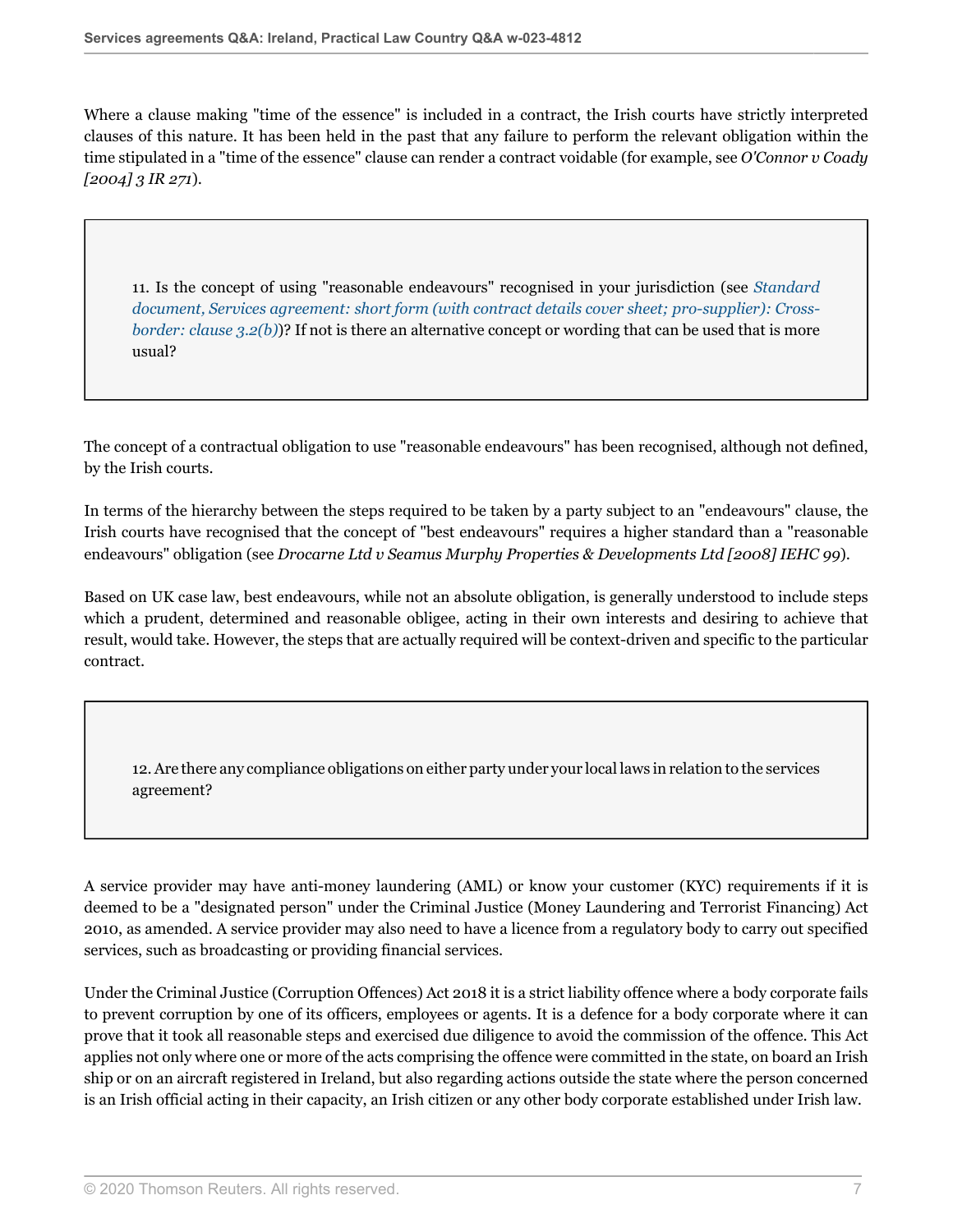13. What health and safety rules and regulations might the supplier need to be aware of when performing the services in your jurisdiction? What health and safety requirements may need to be considered where the services are being provided at any customer premises located in your jurisdiction?

## **General health & safety legislation**

The main Irish legislation in relation to health and safety is the Safety, Health and Welfare at Work Act 2005 (as amended) (2005 Act). The 2005 Act sets out the general obligation on employers to:

- Ensure the safety, health and welfare at work of its employees.
- Provide information to its employees on matters relating to safety, health and welfare at work.
- Provide instruction, training and supervision to its employees in a manner that is appropriate, and which uses language which is reasonably likely to be understood by the employees concerned.

Other generally relevant (as opposed to sector-specific) acts and regulations include the:

- Safety, Health and Welfare at Work (General Application) Regulations 2007.
- Terms of Employment (Information) Acts 1994 and 2012.
- Employment Equality Acts 1998 to 2015.

### **Health and safety legislation where services performed at customer premises**

Health and safety legislation applies where services are performed at a customer's premises as employers must do whatever is "reasonable practicable" to ensure the safety, health and welfare of their employees (*section 8(1), 2005 Act*).

14. Could the parties also include service levels in the agreement? If so, could the parties make provision for service credits or liquidated damages to the benefit of the customer if the service levels are not achieved?

#### **Service levels**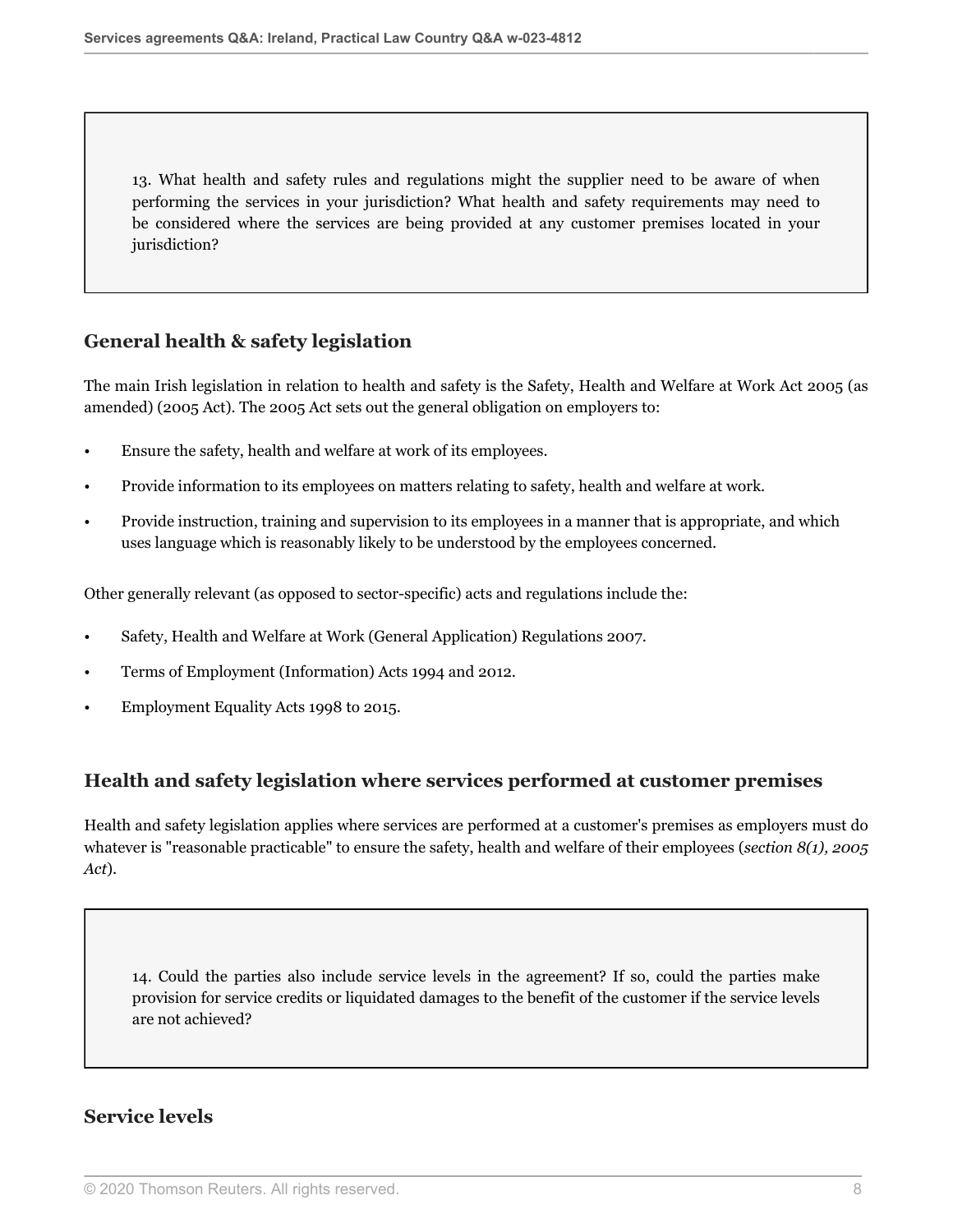Service levels can be included in an agreement.

#### **Service credits**

Service credits can be included in an agreement, but parties must ensure that the provisions make a genuine preestimate of the innocent party's loss if the relevant service levels are not met. Otherwise, it may be deemed to be a penalty clause and therefore unenforceable.

#### **Liquidated damages**

Liquidated damages are enforceable under Irish law provided that they are based on a genuine pre-estimate of the innocent party's loss. If such a provision is held to be a penalty clause, it will be unenforceable. The Irish courts have adopted the principles from the House of Lords decision in *Dunlop Pneumatic Tyre Co v New Garage Motor Co Ltd [1915] AC 79*. (see *Pat O'Donnell & Co Ltd v Truck and Machinery Sales Ltd [1998] 4 IR 191; Launceston Property Finance Ltd v Burke [2017] IR 798*) in relation to penalty clauses:

- A presumption that a clause is a penalty when a single lump sum is payable by way of compensation on the occurrence of one or more or all of several events, where the nature of the damage could be different for each event.
- The difficulty of precise pre-estimation of loss will not be a bar to a clause being a valid liquidated damages clause. It may be difficult to calculate the financial consequences of a breach.
- The essence of a penalty is that the payment is so large as to punish the paying party whereas a liquidated damages clause is a genuine pre-estimate of loss.
- The nature of the clause depends on the circumstances of each contract at the time of formation (not at the time of breach).
- If the sum is extravagant and unconscionable, it will be a penalty clause.
- The description of the clause is irrelevant.

The UK Supreme Court decisions in *Cavendish Square Holding BV v Makdessi* and *Parking Eye Ltd v Beavis (Consumers' Association intervening)* have been considered in recent Irish case law but have not been expressly followed. However, the Irish Supreme Court in June 2019 granted an order for leave to appeal in *Sheehan v Breccia [2019] IESCDET 118* on the basis that the traditional penalty rule principles in *Dunlop* should be reconsidered in light of the refinement of the rule by the UK Supreme Court in *Cavendish*.

## **Customer obligations**

15. Does national law imply any obligations on the customer in a services agreement (see *[Standard](http://uk.practicallaw.thomsonreuters.com/w-017-0144?originationContext=document&vr=3.0&rs=PLUK1.0&transitionType=DocumentItem&contextData=(sc.Default)#co_anchor_a328611) [document, Services agreement: short form \(with contract details cover sheet; pro-supplier\): Cross-](http://uk.practicallaw.thomsonreuters.com/w-017-0144?originationContext=document&vr=3.0&rs=PLUK1.0&transitionType=DocumentItem&contextData=(sc.Default)#co_anchor_a328611)*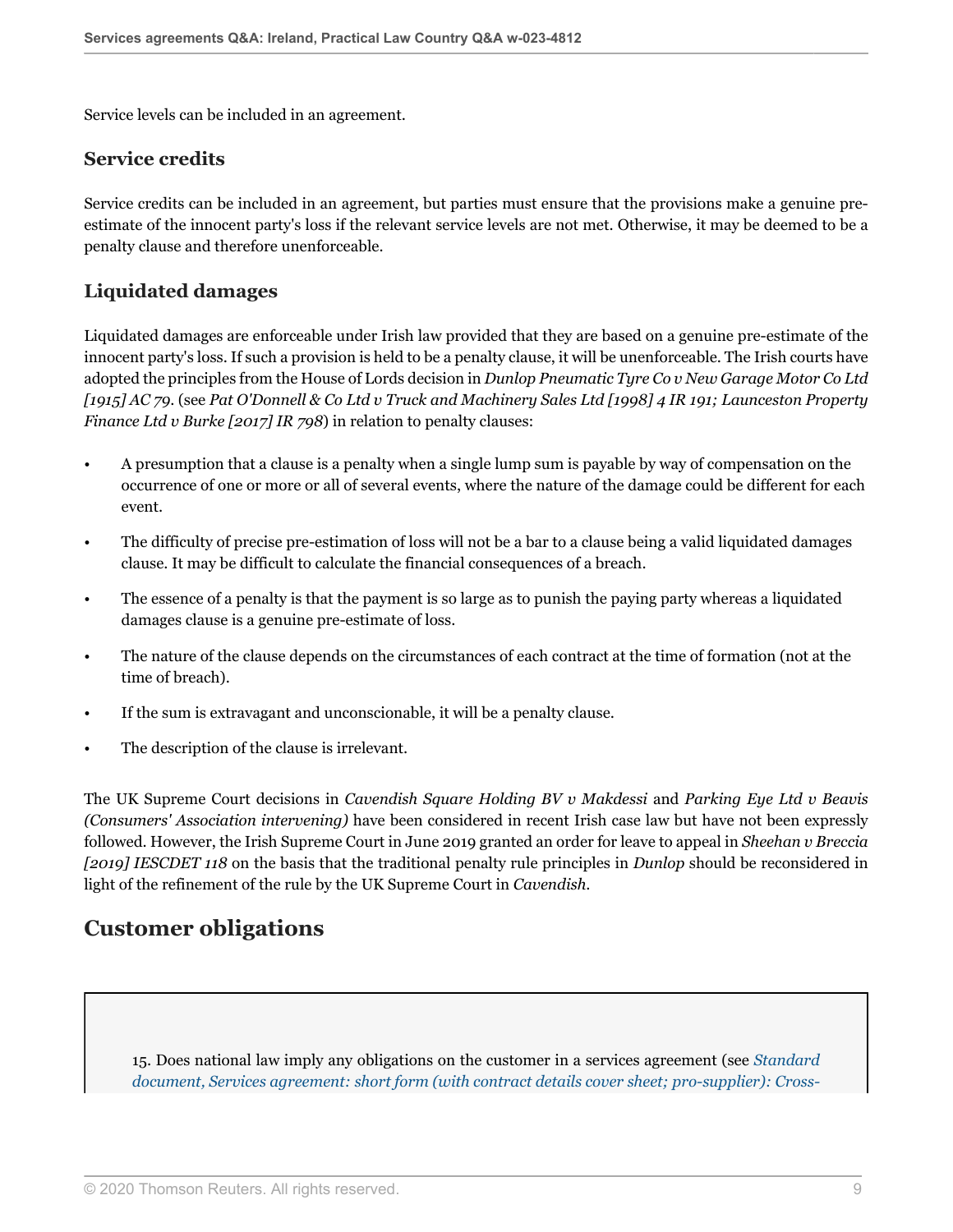*[border: clause 4](http://uk.practicallaw.thomsonreuters.com/w-017-0144?originationContext=document&vr=3.0&rs=PLUK1.0&transitionType=DocumentItem&contextData=(sc.Default)#co_anchor_a328611)* and *[Standard document, Services agreement: short form \(with contract details](http://uk.practicallaw.thomsonreuters.com/w-017-0148?originationContext=document&vr=3.0&rs=PLUK1.0&transitionType=DocumentItem&contextData=(sc.Default)#co_anchor_a328611) [cover sheet; pro-customer\): Cross-border: clause 4](http://uk.practicallaw.thomsonreuters.com/w-017-0148?originationContext=document&vr=3.0&rs=PLUK1.0&transitionType=DocumentItem&contextData=(sc.Default)#co_anchor_a328611)*)?

Irish law does not imply any obligations on the customer in a services agreement.

16. In your jurisdiction, if the supplier is prevented or delayed from performing its obligations due to the customer, is the supplier permitted to exclude any liability to the customer that arises as a result and recover certain sums as set out in *[Standard document, Services agreement: short form \(with](http://uk.practicallaw.thomsonreuters.com/w-017-0144?originationContext=document&vr=3.0&rs=PLUK1.0&transitionType=DocumentItem&contextData=(sc.Default)#co_anchor_a921060) [contract details cover sheet; pro-supplier\): Cross-border: clause 4.2](http://uk.practicallaw.thomsonreuters.com/w-017-0144?originationContext=document&vr=3.0&rs=PLUK1.0&transitionType=DocumentItem&contextData=(sc.Default)#co_anchor_a921060)*?

It is permissible under Irish law to exclude liability to the customer where the supplier is prevented or delayed from performing its obligations due to the customer. It is also permissible to provide that a sum may be recovered from the customer in such circumstances, as set out in *[Standard document, Services agreement: short form \(with contract](http://uk.practicallaw.thomsonreuters.com/w-017-0148?originationContext=document&vr=3.0&rs=PLUK1.0&transitionType=DocumentItem&contextData=(sc.Default)#co_anchor_a921060) [details cover sheet; pro-customer\): Cross-border: clause 4.2](http://uk.practicallaw.thomsonreuters.com/w-017-0148?originationContext=document&vr=3.0&rs=PLUK1.0&transitionType=DocumentItem&contextData=(sc.Default)#co_anchor_a921060)*.

17. Can the customer restrict the supplier's ability to excuse poor performance by referring to a longpast failure by the customer as set out in *[Standard document, Services agreement: short form \(with](http://uk.practicallaw.thomsonreuters.com/w-017-0148?originationContext=document&vr=3.0&rs=PLUK1.0&transitionType=DocumentItem&contextData=(sc.Default)#co_anchor_a921060) [contract details cover sheet; pro-customer\): Cross-border: clause 4.2](http://uk.practicallaw.thomsonreuters.com/w-017-0148?originationContext=document&vr=3.0&rs=PLUK1.0&transitionType=DocumentItem&contextData=(sc.Default)#co_anchor_a921060)*?

It is permissible under Irish law to agree on the instances in which the supplier will be relieved of liability on the part of the customer to perform its obligations as set out in *[Standard document, Services agreement: short form](http://uk.practicallaw.thomsonreuters.com/w-017-0148?originationContext=document&vr=3.0&rs=PLUK1.0&transitionType=DocumentItem&contextData=(sc.Default)#co_anchor_a921060) [\(with contract details cover sheet; pro-customer\): Cross-border: clause 4.2](http://uk.practicallaw.thomsonreuters.com/w-017-0148?originationContext=document&vr=3.0&rs=PLUK1.0&transitionType=DocumentItem&contextData=(sc.Default)#co_anchor_a921060)*.

# **Deliverables**

18. In your jurisdiction, are any terms implied by law in relation to the quality and fitness for purpose of any goods:

- Transferred to the customer by the supplier which are not the Deliverables?
- Which are developed as part of the services (that is, the Deliverables)?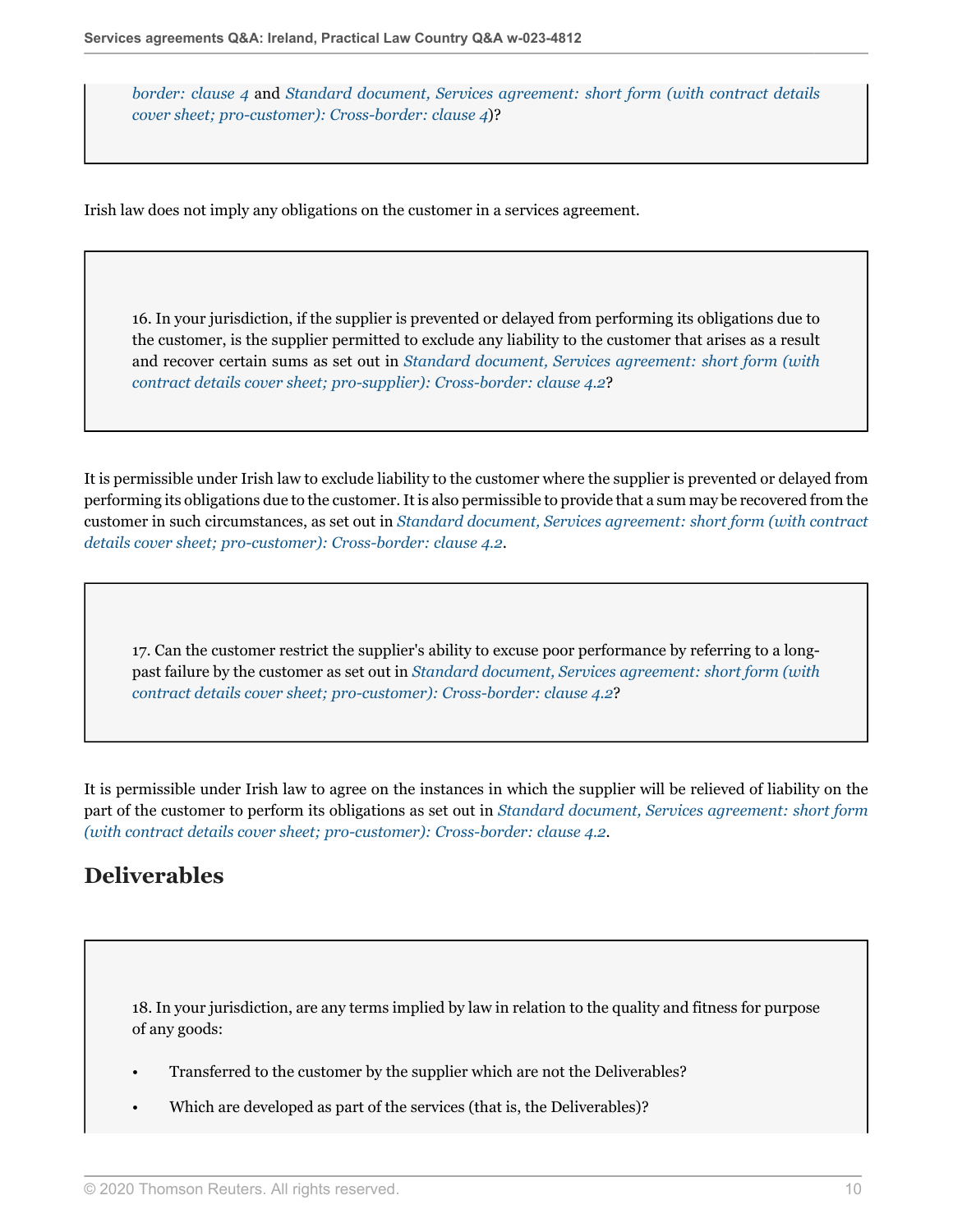## **Implied terms as to quality and fitness for purpose for goods:**

#### **Transferred to the customer which are not the Deliverables**

The 1893 Act and the SGSSA imply the following terms as to quality and fitness in relation to the sale of goods:

- **Merchantable quality (***section 14(2), 1893 Act***)**. It is an implied condition that the goods will be of merchantable quality unless:
	- defects have been specifically brought to the buyer's attention before the contract has been made;
	- buyer examines the goods before the contract has been made as regards defects which that examination ought to have revealed.
- **Fit for purpose (***section 14(4), 1893 Act***)**. Where the seller sells goods in the course of a business and the buyer, expressly or by implication, makes known to the seller a particular purpose for which the goods are being purchased, there is an implied condition that the goods are reasonably fit for that purpose, whether or not that is a purpose for which such goods are commonly supplied. This condition is not implied where the circumstances show that the buyer does not rely, or that it is unreasonable for the buyer to rely, on the seller's skill or judgement.
- **Spare parts and servicing (***section 12, SGSSA***)**. There is an implied warranty that spare parts and an adequate after sale service will be made available by the seller in such circumstances as are stated in an offer, description or advertisement by the seller on behalf of the manufacturer or on its own behalf and for such period as is stated. If no period is stated, then it must be for a reasonable period.
- **Sale of motor vehicles (***section 13, SGSSA***)**. Subject to certain exclusions, in every contract for the sale of a motor vehicle (except where the buyer is a person whose business it is to deal in motor vehicles) there is an implied condition that at the time the vehicle is delivered under the contract it is free from any defect which would render it a danger to the public, including persons travelling in the vehicle.

### **Deliverables**

The above implied terms will only apply to a contract for the sale of goods. Whether they apply to Deliverables will turn on whether the Deliverables (that is, the documents, products and materials developed by the supplier in relation to the services) can properly be classified as goods (that is, tangible items) or are more appropriately classified as services. Goods and services are not clearly defined in the legislation, but if the products and materials are physical items, then the above terms are likely to apply.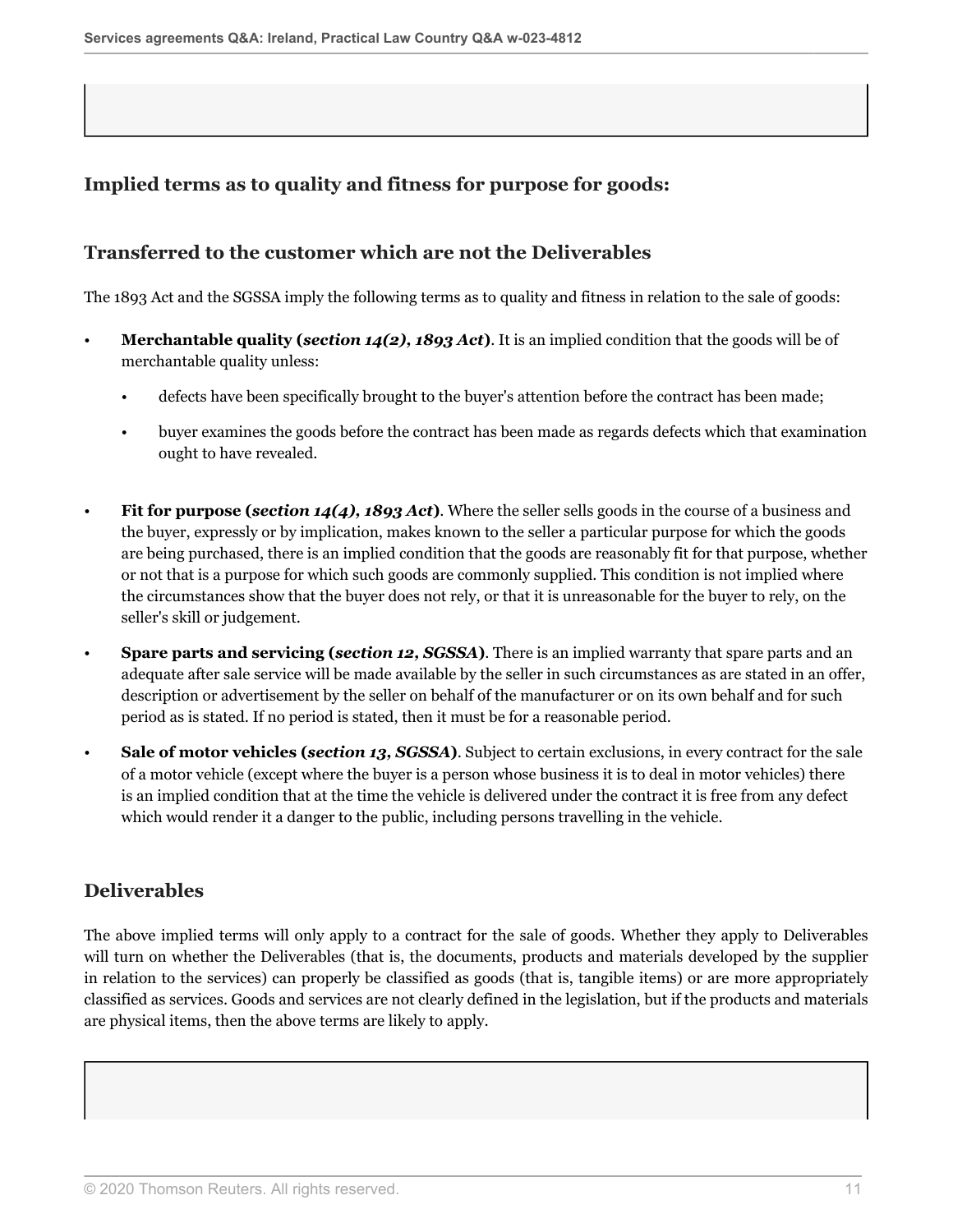19. Does *[Standard document, Services agreement: short form \(with contract details cover sheet;](http://uk.practicallaw.thomsonreuters.com/w-017-0148?originationContext=document&vr=3.0&rs=PLUK1.0&transitionType=DocumentItem&contextData=(sc.Default)#co_anchor_a115861) [pro-customer\): Cross-border: clause 3.3\(h\)](http://uk.practicallaw.thomsonreuters.com/w-017-0148?originationContext=document&vr=3.0&rs=PLUK1.0&transitionType=DocumentItem&contextData=(sc.Default)#co_anchor_a115861)* extend the implied terms as to quality of the Deliverables under the laws of your jurisdiction?

These provisions go beyond the terms implied at law, and therefore, to the extent that the implied terms apply to the Deliverables, they extend the implied terms as to quality of Deliverables implied under the law of Ireland.

<span id="page-11-0"></span>20. In your jurisdiction, are there any terms implied by law in relation to title in the Deliverables and any other goods that are provided to the customer by the supplier under the services agreement (see *[Standard document, Services agreement: short form \(with contract details cover sheet; pro](http://uk.practicallaw.thomsonreuters.com/w-017-0148?originationContext=document&vr=3.0&rs=PLUK1.0&transitionType=DocumentItem&contextData=(sc.Default)#co_anchor_a182289)[customer\): Cross-border: clause 5.1](http://uk.practicallaw.thomsonreuters.com/w-017-0148?originationContext=document&vr=3.0&rs=PLUK1.0&transitionType=DocumentItem&contextData=(sc.Default)#co_anchor_a182289)*)?

## **Implied terms relating to title in the Deliverables**

The implied terms below will only apply to a contract for the sale of goods. The extent to which they apply to the Deliverables will depend on how "Deliverables" is defined and how the contract is construed and interpreted.

### **Implied terms relating to title in other goods transferred**

**Title.** Section 12(1) of the 1893 Act implies the condition that the seller has the right to sell the goods and an implied warranty that the goods are free from any charge or encumbrance not disclosed to the buyer and that the buyer will enjoy quiet possession of the goods. This implied term cannot be exempted where the buyer acts as a consumer and can only be exempted in business-to-business contracts where the exemption is fair and reasonable (*section 55(4), 1893 Act*).

**Passing of title.** Title generally passes once payment has been made in full for the goods. Section 20 of the 1893 Act provides that unless otherwise agreed between the parties, the goods remain at the supplier's risk until title in the goods has been transferred. Where delivery has been delayed through the fault of either the buyer or seller, the goods are at the risk of the party at fault as regards to any loss which may not have occurred but for such fault.

These provisions do not apply where the seller dispatches the goods to the buyer. Instead, the goods remain at the seller's risk until the buyer, or person indicated by the buyer for this purpose, acquires the physical possession of the goods. This provision is also excluded in the case where the goods are delivered to a carrier who was commissioned by the buyer for the purpose of carrying the goods and was not proposed by the seller. In this case, the goods are at the buyer's risk on delivery to the carrier.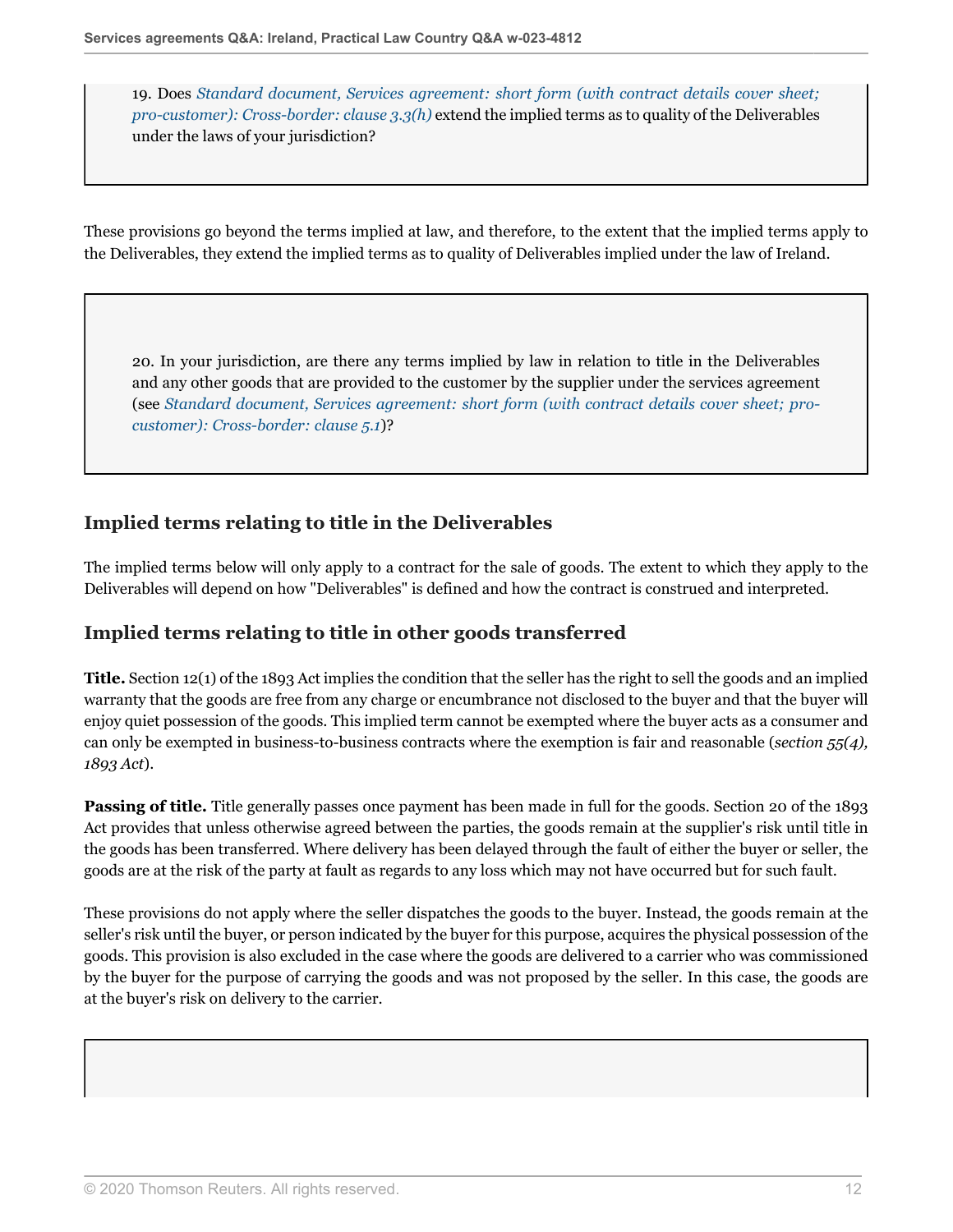21. Is *[Standard document, Services agreement: short form \(with contract details cover sheet; pro](http://uk.practicallaw.thomsonreuters.com/w-017-0148?originationContext=document&vr=3.0&rs=PLUK1.0&transitionType=DocumentItem&contextData=(sc.Default)#co_anchor_a182289)[customer\): Cross-border: clause 5.1](http://uk.practicallaw.thomsonreuters.com/w-017-0148?originationContext=document&vr=3.0&rs=PLUK1.0&transitionType=DocumentItem&contextData=(sc.Default)#co_anchor_a182289)* stating that title in the Deliverables will pass free of "all liens and encumbrances" recognised in your jurisdiction? If not, what other wording would be used?

The wording that title will pass free of "all liens and encumbrances" is recognised in Irish law.

# **Intellectual property**

22. In your jurisdiction, in relation to the Intellectual Property Rights (IPR) in the Deliverables, can the supplier:

- Assign that IPR to the customer?
- Enter into a perpetual licence with the customer?
- Licence and/or assign any moral rights?

### **Assignment**

Under Irish law, parties can agree for the supplier to assign the IPR in the Deliverables to the customer. Assignments of copyright, trade marks and design rights must be in writing. While assignment of patents and patent applications are not required to be in writing, best practice is for the assignment to be in writing since a legal instrument will need to be produced to the relevant patent registry in order to have the transfer in title reflected on the register.

#### **Perpetual licence**

Under Irish law, the supplier can grant a perpetual licence to the customer to use the IPR.

### **Moral rights**

Chapter 7 of the Copyright and Related Rights Act 2000 (Chapter 7) sets out certain moral rights that apply under Irish law. For example the author of a work has the right to be identified as the author (known as the paternity right). This right extends to any adaption of the work. The rights set out in Chapter 7 cannot be assigned or alienated. However, an author may waive their moral rights, and when moral rights are waived in favour of the prospective or current owner of the copyright in the relevant work, this waiver is presumed to extend to their licensees, successors in title or other persons claiming under them unless a contrary intention is expressed.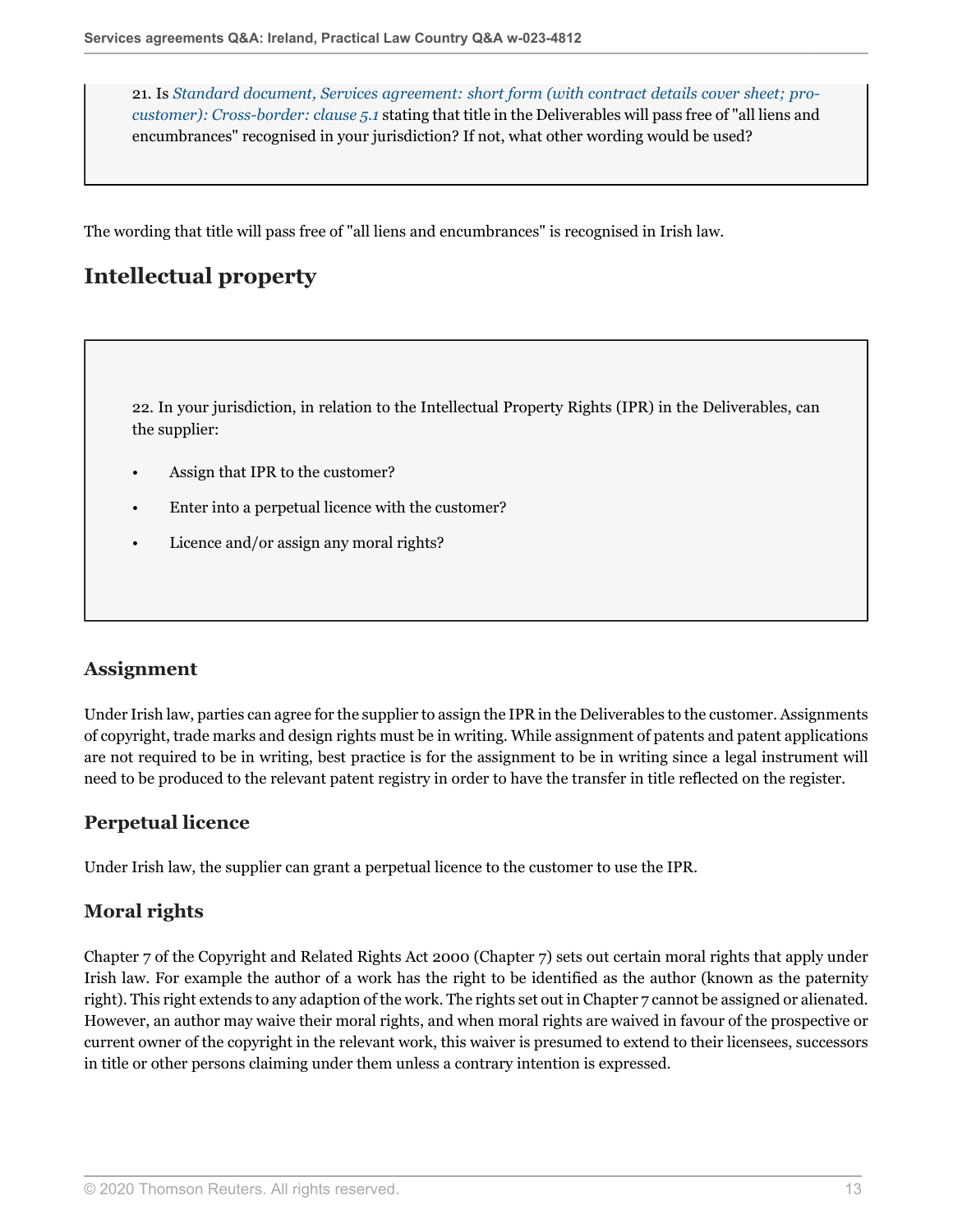23. In relation to the indemnities for claims brought for infringement of a third party's rights in *[Standard document, Services agreement: short form \(with contract details cover sheet; pro](http://uk.practicallaw.thomsonreuters.com/w-017-0144?originationContext=document&vr=3.0&rs=PLUK1.0&transitionType=DocumentItem&contextData=(sc.Default)#co_anchor_a885974)[supplier\): Cross-border: clauses 5.4](http://uk.practicallaw.thomsonreuters.com/w-017-0144?originationContext=document&vr=3.0&rs=PLUK1.0&transitionType=DocumentItem&contextData=(sc.Default)#co_anchor_a885974)* and *[5.5](http://uk.practicallaw.thomsonreuters.com/w-017-0144?originationContext=document&vr=3.0&rs=PLUK1.0&transitionType=DocumentItem&contextData=(sc.Default)#co_anchor_a483532)*:

- Are these indemnities valid and enforceable in your jurisdiction?
- Are any other indemnities implied by law?
- Is there any issue with the supplier's liability being capped under the agreement but the customer's liability is not?

*[Clause 5.4](http://uk.practicallaw.thomsonreuters.com/w-017-0144?originationContext=document&vr=3.0&rs=PLUK1.0&transitionType=DocumentItem&contextData=(sc.Default)#co_anchor_a885974)* and *[5.5](http://uk.practicallaw.thomsonreuters.com/w-017-0144?originationContext=document&vr=3.0&rs=PLUK1.0&transitionType=DocumentItem&contextData=(sc.Default)#co_anchor_a483532)* are valid and enforceable under Irish law.

No indemnities are implied by Irish law into service agreements.

It is permissible under Irish law to include a cap on the supplier's liability, without including a cap on the customer's liability.

24. In relation to the indemnity in *[Standard document, Services agreement: short form \(with](http://uk.practicallaw.thomsonreuters.com/w-017-0148?originationContext=document&vr=3.0&rs=PLUK1.0&transitionType=DocumentItem&contextData=(sc.Default)#co_anchor_a885974) [contract details cover sheet; pro-customer\): Cross-border: clause 6.5](http://uk.practicallaw.thomsonreuters.com/w-017-0148?originationContext=document&vr=3.0&rs=PLUK1.0&transitionType=DocumentItem&contextData=(sc.Default)#co_anchor_a885974)*:

- Is this indemnity valid and enforceable in your jurisdiction?
- Are any other indemnities implied by law?
- Do any issues arise with the supplier's liability for breach of this indemnity being uncapped as set out in *[Standard document, Services agreement: short form \(with contract details cover](http://uk.practicallaw.thomsonreuters.com/w-017-0148?originationContext=document&vr=3.0&rs=PLUK1.0&transitionType=DocumentItem&contextData=(sc.Default)#co_anchor_a250544) [sheet; pro-customer\): Cross-border: clause 8.1](http://uk.practicallaw.thomsonreuters.com/w-017-0148?originationContext=document&vr=3.0&rs=PLUK1.0&transitionType=DocumentItem&contextData=(sc.Default)#co_anchor_a250544)*?

*[Clause 6.5](http://uk.practicallaw.thomsonreuters.com/w-017-0144?originationContext=document&vr=3.0&rs=PLUK1.0&transitionType=DocumentItem&contextData=(sc.Default)#co_anchor_a346456)* is valid and enforceable under Irish law.

No indemnities are implied by Irish law into service agreements.

Parties are free to agree terms in relation to uncapped liability for the supplier.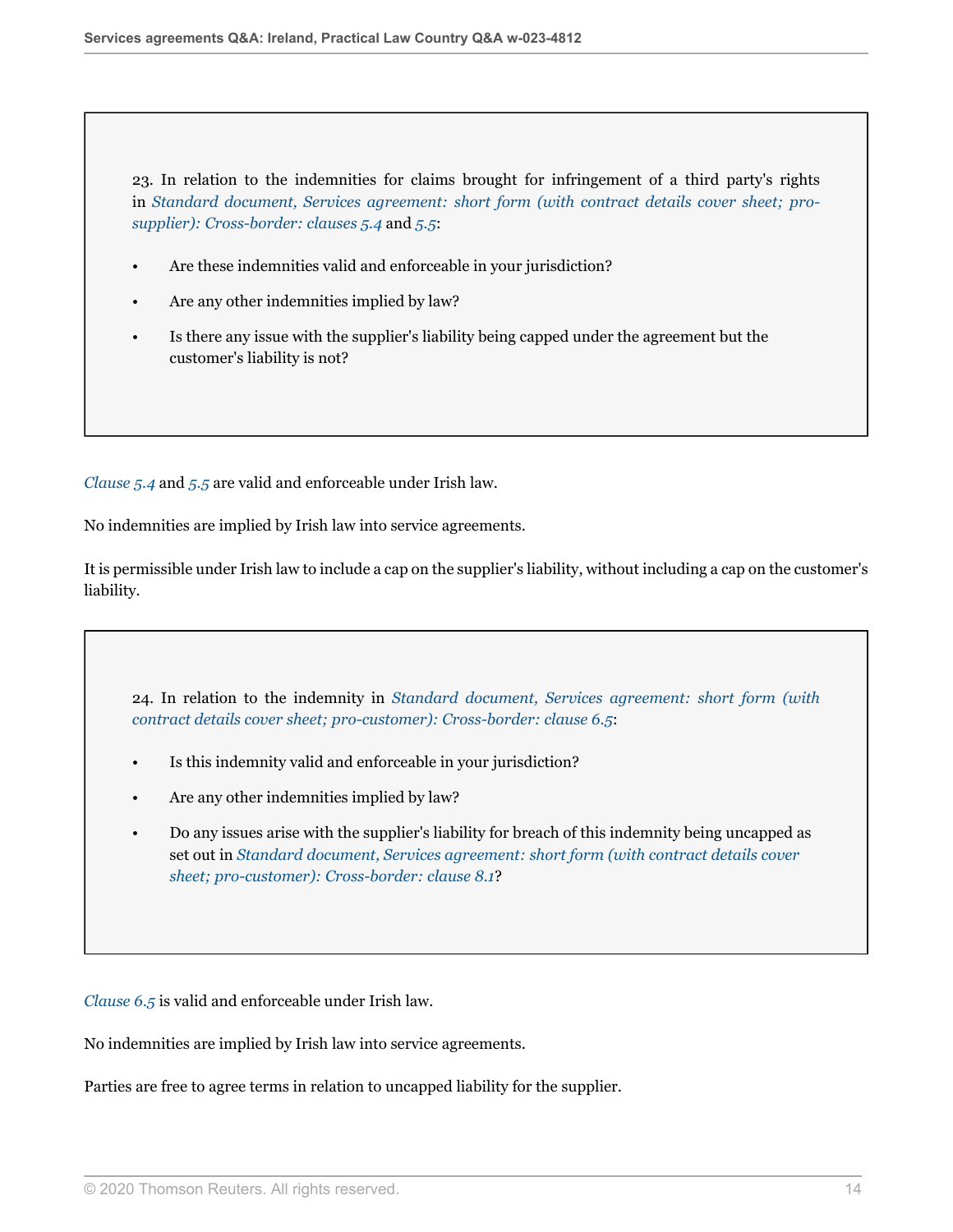# **Charges and payment**

25.Does national law imply any terms into a services contract in relation to price? Can a supplier increase the price after the contract has been made?

#### **Implied terms in relation to price**

Irish legislation does not imply any terms into a services contract in relation to price, except where a service contract involves a sale of goods and the contract is silent on price, in which case terms are implied by the 1893 Act regarding the price of the goods.

The price in a contract for sale of goods may be:

- Fixed by the contract.
- Fixed at a later date in a manner agreed in the contract.
- Determined by the course of dealing between the parties.

#### (*Section 8, 1893 Act*)

In cases where the price is not determined in any of those three ways, the buyer must pay a "reasonable price". A reasonable price is a question of fact dependent on the circumstance of each case.

Section 29(5) of the 1893 Act states that unless otherwise agreed, the expenses of and incidental to putting the goods into a deliverable state must be borne by the seller. As such, it is important for a supplier to have an express provision in its terms and conditions which sets out what items are covered in the price.

#### **Price increase by supplier**

In any contract a supplier would only be able to increase the price after the contract was signed if such an increase (or the right to implement an increase) had been agreed by the supplier and the customer(s) in the contract or by mutual agreement, or if the contract is amended by agreement between the parties in accordance with its terms.

26. Is the "time and materials basis" for charging for services recognised in your jurisdiction, that is charges based on the actual time spent by the supplier and for materials used? Please provide some suggested wording for this or a common alternative in your jurisdiction (see *[Standard document,](http://uk.practicallaw.thomsonreuters.com/w-017-0144?originationContext=document&vr=3.0&rs=PLUK1.0&transitionType=DocumentItem&contextData=(sc.Default)#co_anchor_a361015)*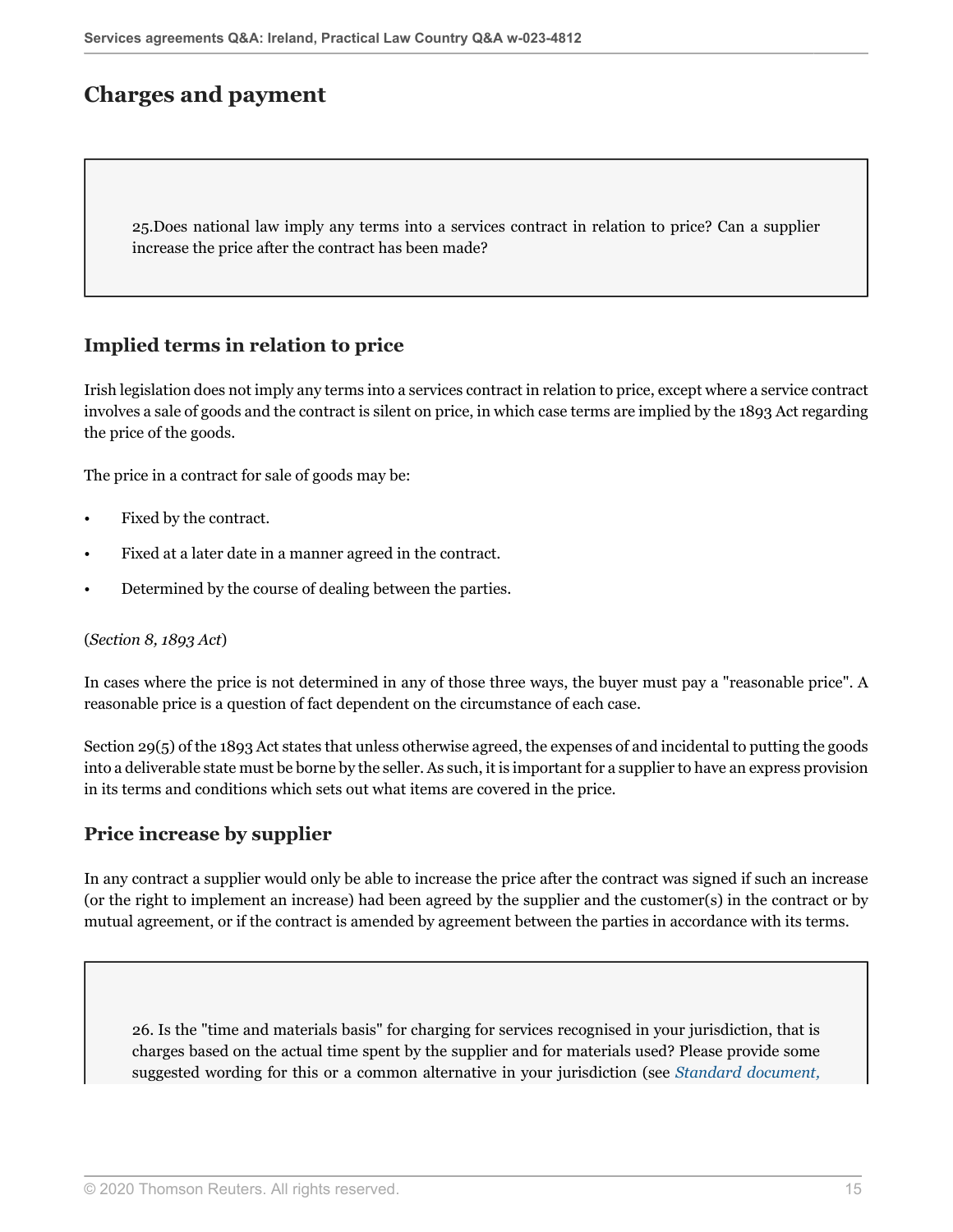*[Services agreement: short form \(with contract details cover sheet; pro-supplier\): Cross-border:](http://uk.practicallaw.thomsonreuters.com/w-017-0144?originationContext=document&vr=3.0&rs=PLUK1.0&transitionType=DocumentItem&contextData=(sc.Default)#co_anchor_a361015) [clause 6](http://uk.practicallaw.thomsonreuters.com/w-017-0144?originationContext=document&vr=3.0&rs=PLUK1.0&transitionType=DocumentItem&contextData=(sc.Default)#co_anchor_a361015)*)?

The parties can agree on how the performance of services is charged and there is nothing to prevent parties agreeing to charge work on a "time and materials" basis under Irish law.

In consideration for the provision of services, the customer must pay the supplier for the time properly spent by the supplier in providing the services at the hourly charge rate as agreed by the parties and for the materials used by the supplier in providing those services at the rates agreed by the parties.

Another common charging basis would be a monthly fixed fee basis. The wording would depend on the nature of services being provided and the requirements of both parties.

27. What sales/services taxes may be applicable on the fees paid under the agreement?

Value added tax (VAT) may be applicable to fees paid under the agreement.

28. In the absence of a specific clause in the contract, will the price of the services be inclusive or exclusive of value added tax (VAT)/goods and services tax (GST) or any other sales/services taxes?

In the absence of a specific clause in the contract, the price of services will generally be assumed to have been intended by the parties to be exclusive of any VAT or service tax. However, it would be prudent and standard practice to address this point expressly.

29. Does national law imply any terms into a services contract in relation to payment by the customer?

Irish legislation does not imply any terms into a services contract in relation to payment by the customer. Where there is no express provision included in the agreement, the obligation to pay will be assumed to arise once the work is completed or services rendered (*Coburn v Colledge [1897] 1 Q.B. 702*).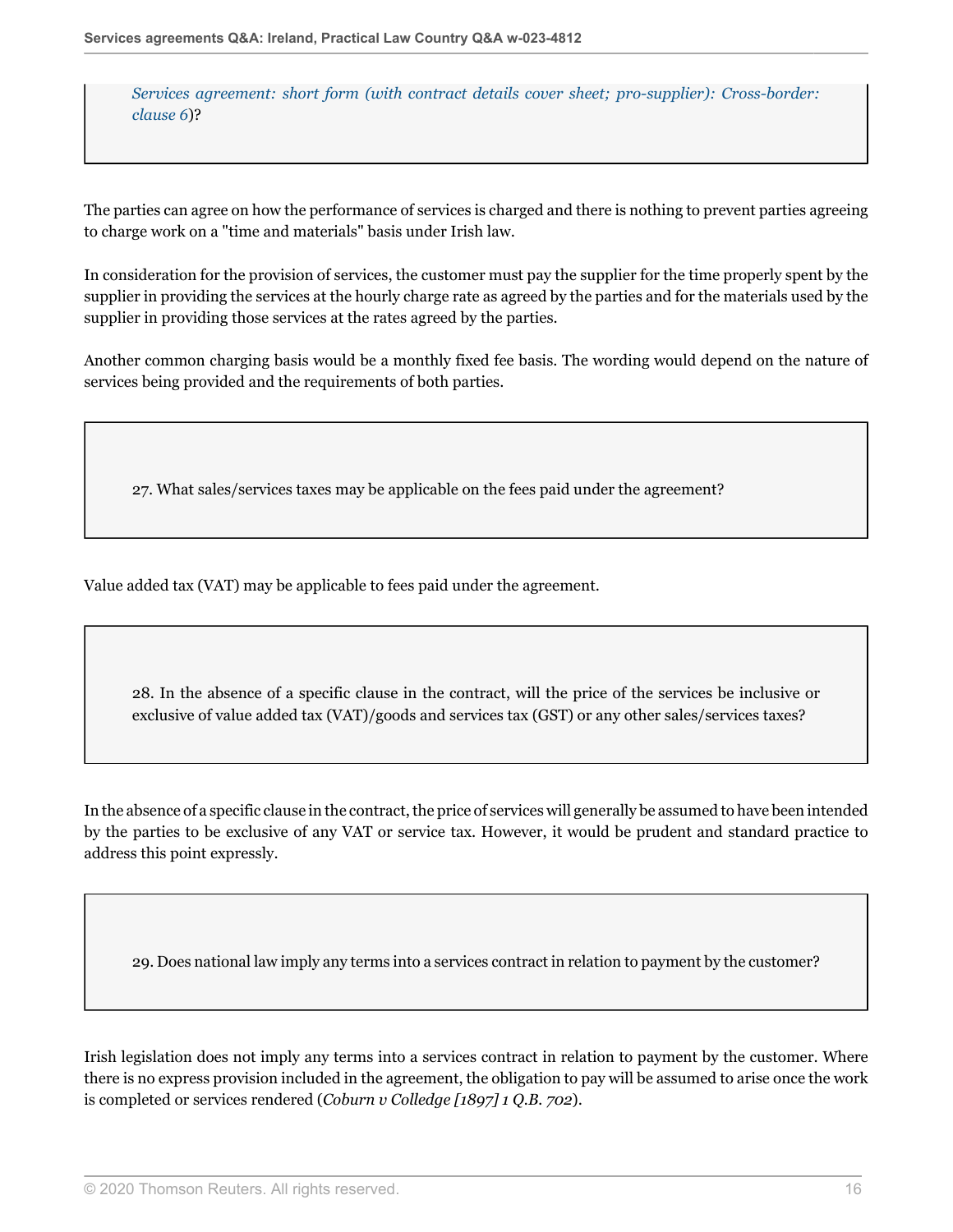30. Is the supplier permitted to charge interest on late payment as set out in *[Standard document,](http://uk.practicallaw.thomsonreuters.com/w-017-0144?originationContext=document&vr=3.0&rs=PLUK1.0&transitionType=DocumentItem&contextData=(sc.Default)#co_anchor_a346456) [Services agreement: short form \(with contract details cover sheet; pro-supplier\): Cross-border:](http://uk.practicallaw.thomsonreuters.com/w-017-0144?originationContext=document&vr=3.0&rs=PLUK1.0&transitionType=DocumentItem&contextData=(sc.Default)#co_anchor_a346456) [clause 6.5](http://uk.practicallaw.thomsonreuters.com/w-017-0144?originationContext=document&vr=3.0&rs=PLUK1.0&transitionType=DocumentItem&contextData=(sc.Default)#co_anchor_a346456)* and *[Standard document, Services agreement: short form \(with contract details cover](http://uk.practicallaw.thomsonreuters.com/w-017-0148?originationContext=document&vr=3.0&rs=PLUK1.0&transitionType=DocumentItem&contextData=(sc.Default)#co_anchor_a346456) [sheet; pro-customer\): Cross-border: clause 7.5](http://uk.practicallaw.thomsonreuters.com/w-017-0148?originationContext=document&vr=3.0&rs=PLUK1.0&transitionType=DocumentItem&contextData=(sc.Default)#co_anchor_a346456)*?

The supplier is permitted to charge interest on late payment as set out in *[Standard document, Services agreement:](http://uk.practicallaw.thomsonreuters.com/w-017-0144?originationContext=document&vr=3.0&rs=PLUK1.0&transitionType=DocumentItem&contextData=(sc.Default)#co_anchor_a346456) [short form \(with contract details cover sheet; pro-supplier\): Cross-border: clause 6.5](http://uk.practicallaw.thomsonreuters.com/w-017-0144?originationContext=document&vr=3.0&rs=PLUK1.0&transitionType=DocumentItem&contextData=(sc.Default)#co_anchor_a346456)* and *[Standard document,](http://uk.practicallaw.thomsonreuters.com/w-017-0148?originationContext=document&vr=3.0&rs=PLUK1.0&transitionType=DocumentItem&contextData=(sc.Default)#co_anchor_a346456) [Services agreement: short form \(with contract details cover sheet; pro-customer\): Cross-border: clause 7.5](http://uk.practicallaw.thomsonreuters.com/w-017-0148?originationContext=document&vr=3.0&rs=PLUK1.0&transitionType=DocumentItem&contextData=(sc.Default)#co_anchor_a346456)*

Under the European Communities (Late Payments in Commercial Transactions) Regulations 2012 interest is generally payable on late payments made under contracts for the supply of goods and services. Broadly, interest runs from the day after the agreed date of payment, or if no date has been agreed, from 30 days after the later of the date when the service was rendered or goods were delivered, and the date when the buyer was notified of the contract price.

If no rate of interest is specified, a default rate determined by these Regulations will apply. It is important that any specified rate of interest should not be so high that it falls foul of the common law rules on penal contractual provisions. The courts will look at whether the clause was commercially justifiable and whether the dominant purpose of the clause was to compensate the innocent party for a breach or deter the buyer from committing that breach (see *ACC Bank plc v Friends First Managed Pensions Funds [2012] IEHC 435*).

31. Does *[Standard document, Services agreement: short form \(with contract details cover sheet;](http://uk.practicallaw.thomsonreuters.com/w-017-0148?originationContext=document&vr=3.0&rs=PLUK1.0&transitionType=DocumentItem&contextData=(sc.Default)#co_anchor_a316770) [pro-customer\): Cross-border: clause 7.6](http://uk.practicallaw.thomsonreuters.com/w-017-0148?originationContext=document&vr=3.0&rs=PLUK1.0&transitionType=DocumentItem&contextData=(sc.Default)#co_anchor_a316770)* extend the customer's set-off rights under the laws of your jurisdiction? Would this clause be permitted in your jurisdiction?

Legal and equitable set-off are both permitted in Ireland.

Legal set-off must be pleaded or arise from contract, and can arise where debts are due and payable, liquidated and ascertainable with some certainty.

Equitable set-off arises where one party's claim and the other party's cross claim in an action are so closely connected that it would be manifestly unjust to enforce one without taking the other into account. The sum need not be liquidated but merely a claim for loss and damage.

*[Clause 7.6](http://uk.practicallaw.thomsonreuters.com/w-017-0148?originationContext=document&vr=3.0&rs=PLUK1.0&transitionType=DocumentItem&contextData=(sc.Default)#co_anchor_a316770)* extends the set-off rights at law, and parties are free to negotiate and agree such a term as *[clause 7.6](http://uk.practicallaw.thomsonreuters.com/w-017-0148?originationContext=document&vr=3.0&rs=PLUK1.0&transitionType=DocumentItem&contextData=(sc.Default)#co_anchor_a316770)*.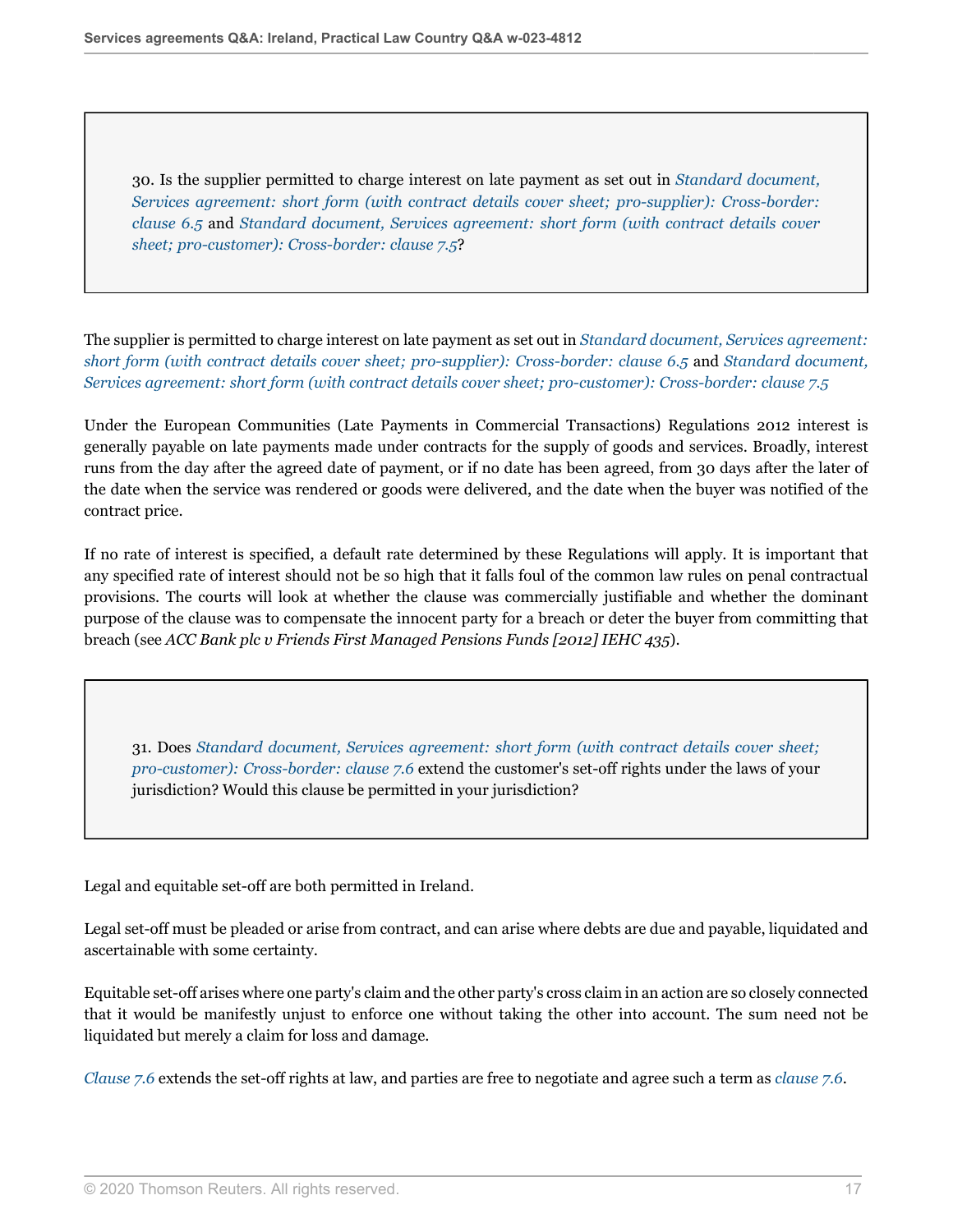32. Can the customer's set-off rights be excluded as set out in *[Standard document, Services](http://uk.practicallaw.thomsonreuters.com/w-017-0144?originationContext=document&vr=3.0&rs=PLUK1.0&transitionType=DocumentItem&contextData=(sc.Default)#co_anchor_a316770) [agreement: short form \(with contract details cover sheet; pro-supplier\): Cross-border: clause 6.6](http://uk.practicallaw.thomsonreuters.com/w-017-0144?originationContext=document&vr=3.0&rs=PLUK1.0&transitionType=DocumentItem&contextData=(sc.Default)#co_anchor_a316770)*? If so does this give rise to any potential issues under the laws of your jurisdiction?

A party may restrict the counterparty's right to set-off within the terms of the contract. The exclusion of set-off is legal and not contrary to public policy provided that clear wording is used.

# **Limitation of liability**

33. How can a supplier of services limit its liability under the laws of your jurisdictions?

Liability of the supplier of services may be limited by express terms within the agreement.

It is common to set a cap on liability. However, if the clause effectively excludes all liability it may not be upheld. If the clause is ambiguous and is contained in standard terms and conditions then it may be construed against the party seeking to rely on it under the *contra proferentum* rule.

<span id="page-17-0"></span>34. What liabilities cannot be limited under the laws of your jurisdiction (see *[Standard document,](http://uk.practicallaw.thomsonreuters.com/w-017-0144?originationContext=document&vr=3.0&rs=PLUK1.0&transitionType=DocumentItem&contextData=(sc.Default)#co_anchor_a673902) [Services agreement: short form \(with contract details cover sheet; pro-supplier\): Cross-border:](http://uk.practicallaw.thomsonreuters.com/w-017-0144?originationContext=document&vr=3.0&rs=PLUK1.0&transitionType=DocumentItem&contextData=(sc.Default)#co_anchor_a673902) [clause 7.3](http://uk.practicallaw.thomsonreuters.com/w-017-0144?originationContext=document&vr=3.0&rs=PLUK1.0&transitionType=DocumentItem&contextData=(sc.Default)#co_anchor_a673902)* and *[Standard document, Services agreement: short form \(with contract details cover](http://uk.practicallaw.thomsonreuters.com/w-017-0148?originationContext=document&vr=3.0&rs=PLUK1.0&transitionType=DocumentItem&contextData=(sc.Default)#co_anchor_a585596) [sheet; pro-customer\): Cross-border: clause 8.2](http://uk.practicallaw.thomsonreuters.com/w-017-0148?originationContext=document&vr=3.0&rs=PLUK1.0&transitionType=DocumentItem&contextData=(sc.Default)#co_anchor_a585596)*)?

**Misrepresentation**. Exclusions or restrictions of liability for misrepresentation are not enforceable unless it is shown that they are fair and reasonable (*section 44, SGSSA*).

**Death or personal injury**. Under the Unfair Terms in Consumer Contracts Regulations 1995 (as amended), in a business-to-consumer contract a term which has the object or effect of excluding or limiting the legal liability of a seller or supplier in the event of the death of or personal injury to a consumer resulting from an act or omission of that seller or supplier is unenforceable against the consumer. However, there is no equivalent legislative provision that applies in the case of business-to-business contracts. In general, parties do not seek to exclude or limit liability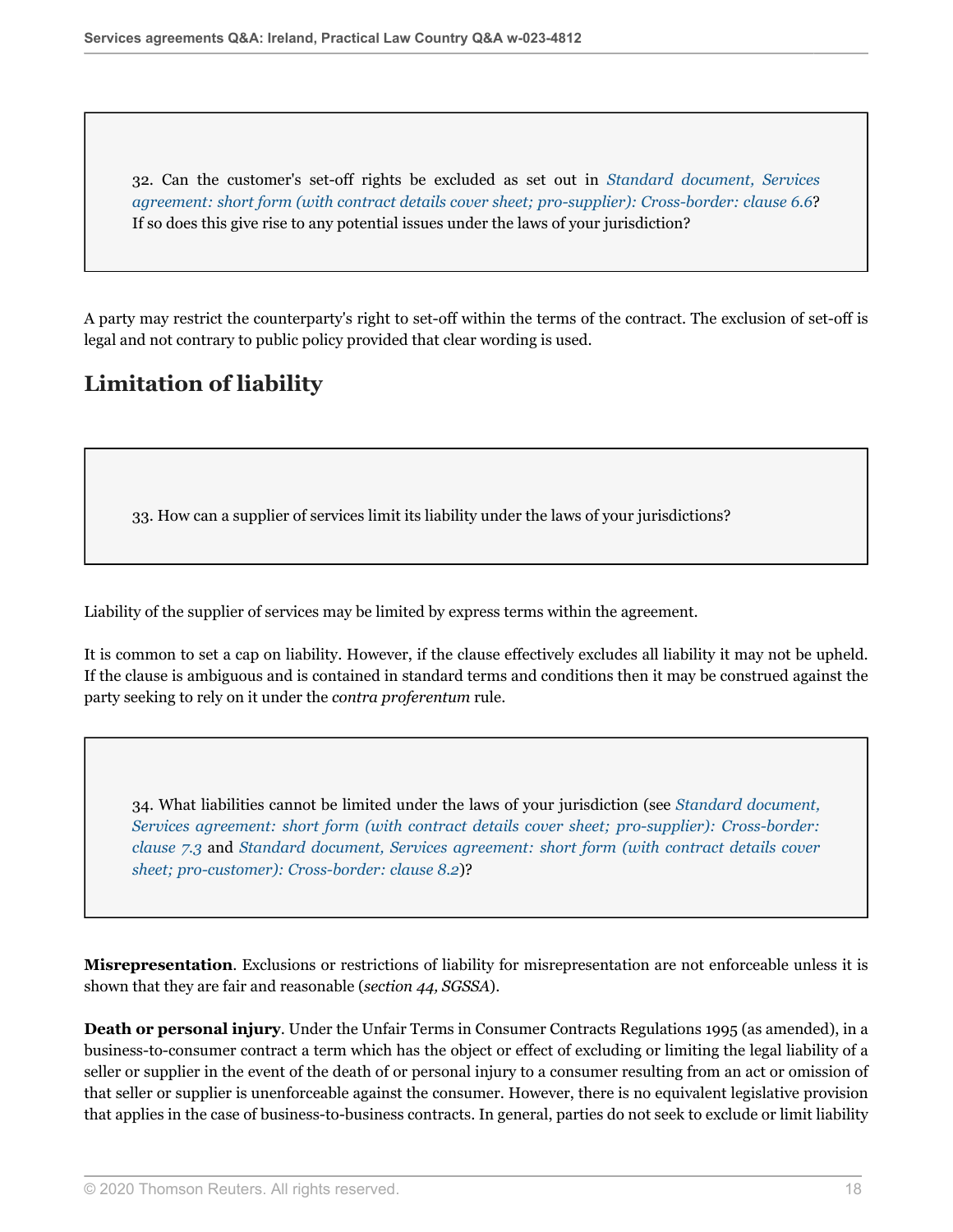for death or personal injury caused by negligence. It is possible that if they purported to do so, then a court would not uphold such an exclusion or limitation on public policy grounds.

35. In your jurisdiction, are limitation of liability clauses more likely to be upheld if they are reasonable? Are there any other requirements or factors taken into account in relation to such clauses?

As a practical matter limitation of liability clauses are more likely to be upheld if they are reasonable, however as a matter of law there is no general legislative requirement that limitation of liability provisions in business to business contracts must be reasonable in order to be enforceable. Under section 44 of the SGSSA an exclusion or limitation on liability for misrepresentation must be fair and reasonable.

- The Schedule to the SGSSA sets out a test for what is a fair and reasonable term for the purpose of section 44 of the SGSSA and for the purposes of restrictions regarding the exclusion of implied terms (see *[Question 5](#page-2-0)* and *[Question 20](#page-11-0)* above). Regard should be had to the circumstances which were, or ought reasonably to have been, known to or in contemplation of the parties when the contract was made, and in particular to any of the below which appear to be relevant:
- The strength of the bargaining positions of the parties relative to each other, taking into account (among other things) alternative means by which the customer's requirements could have been met.
- Whether the customer received an inducement to agree to the term, or in accepting it had an opportunity of entering into a similar contract with other persons, but without having to accept a similar term.
- Whether the customer knew or ought reasonably to have known of the existence and extent of the term (having regard, among other things, to any custom of the trade and any previous course of dealing between the parties).
- Where the term excludes or restricts any relevant liability if some condition is not complied with, whether it was reasonable at the time of the contract to expect that compliance with that condition would be practicable.

36. Can liability be capped as set out in *[Standard document, Services agreement: short form \(with](http://uk.practicallaw.thomsonreuters.com/w-017-0144?originationContext=document&vr=3.0&rs=PLUK1.0&transitionType=DocumentItem&contextData=(sc.Default)#co_anchor_a255920) [contract details cover sheet; pro-supplier\): Cross-border: clauses 7.4/7.5](http://uk.practicallaw.thomsonreuters.com/w-017-0144?originationContext=document&vr=3.0&rs=PLUK1.0&transitionType=DocumentItem&contextData=(sc.Default)#co_anchor_a255920)* and *[Standard document,](http://uk.practicallaw.thomsonreuters.com/w-017-0148?originationContext=document&vr=3.0&rs=PLUK1.0&transitionType=DocumentItem&contextData=(sc.Default)#co_anchor_a255920) [Services agreement: short form \(with contract details cover sheet; pro-customer\): Cross-border:](http://uk.practicallaw.thomsonreuters.com/w-017-0148?originationContext=document&vr=3.0&rs=PLUK1.0&transitionType=DocumentItem&contextData=(sc.Default)#co_anchor_a255920) [clause 8.3/8.4](http://uk.practicallaw.thomsonreuters.com/w-017-0148?originationContext=document&vr=3.0&rs=PLUK1.0&transitionType=DocumentItem&contextData=(sc.Default)#co_anchor_a255920)* and *[clauses 8.6/8.7](http://uk.practicallaw.thomsonreuters.com/w-017-0148?originationContext=document&vr=3.0&rs=PLUK1.0&transitionType=DocumentItem&contextData=(sc.Default)#co_anchor_a662995)*? Are there any other ways in which it is common to cap liability in your jurisdiction?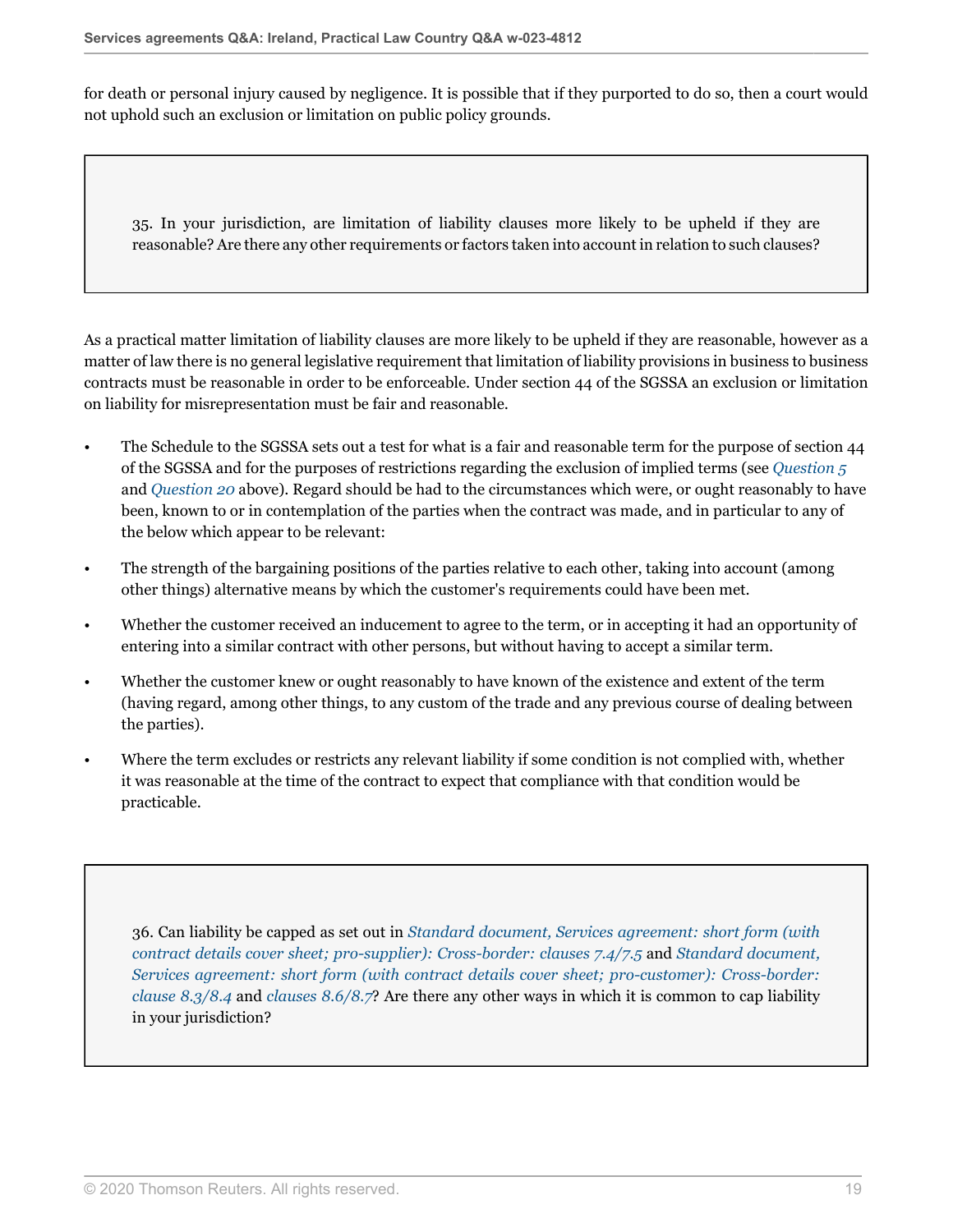## **Single cap for supplier's liability, fixed amount (***[clause 7.4 \(pro-supplier\)](http://uk.practicallaw.thomsonreuters.com/w-017-0144?originationContext=document&vr=3.0&rs=PLUK1.0&transitionType=DocumentItem&contextData=(sc.Default)#co_anchor_a839933) / [clause](http://uk.practicallaw.thomsonreuters.com/w-017-0148?originationContext=document&vr=3.0&rs=PLUK1.0&transitionType=DocumentItem&contextData=(sc.Default)#co_anchor_a255920) [8.3 \(pro-customer\)](http://uk.practicallaw.thomsonreuters.com/w-017-0148?originationContext=document&vr=3.0&rs=PLUK1.0&transitionType=DocumentItem&contextData=(sc.Default)#co_anchor_a255920)***)**

It is possible to cap for supplier's liability in this way subject to the restrictions mentioned in *[Question 34](#page-17-0)*.

## **Annual cap for supplier's liability, variable amount (***[clause 7.5 \(pro-supplier\)](http://uk.practicallaw.thomsonreuters.com/w-017-0144?originationContext=document&vr=3.0&rs=PLUK1.0&transitionType=DocumentItem&contextData=(sc.Default)#co_anchor_a673902)* **/** *[clause 8.4 \(pro-customer\)](http://uk.practicallaw.thomsonreuters.com/w-017-0148?originationContext=document&vr=3.0&rs=PLUK1.0&transitionType=DocumentItem&contextData=(sc.Default)#co_anchor_a248348)***)**

It is possible to cap for supplier's liability in this way subject to the restrictions mentioned in *[Question 34](#page-17-0)*.

### **Single cap for customer's liability, fixed amount (***[clause 8.6 \(pro-customer\)](http://uk.practicallaw.thomsonreuters.com/w-017-0148?originationContext=document&vr=3.0&rs=PLUK1.0&transitionType=DocumentItem&contextData=(sc.Default)#co_anchor_a662995)***)**

It is possible to cap for customer's liability in this way subject to the restrictions mentioned in *[Question 34](#page-17-0)*.

### **Annual cap for customer's liability, variable amount (***[clause 8.7 \(pro-customer\)](http://uk.practicallaw.thomsonreuters.com/w-017-0148?originationContext=document&vr=3.0&rs=PLUK1.0&transitionType=DocumentItem&contextData=(sc.Default)#co_anchor_a552347)***)**

It is possible to cap for customer's liability in this way subject to the restrictions mentioned in *[Question 34](#page-17-0)*.

#### **Other common ways to cap liability**

Liability is generally capped in the manner of the above clauses (that is, as a fixed amount or a percentage of the annual charges payable).

37. Can certain amounts be excluded from any cap on liability as set out in *[Standard document,](http://uk.practicallaw.thomsonreuters.com/w-017-0144?originationContext=document&vr=3.0&rs=PLUK1.0&transitionType=DocumentItem&contextData=(sc.Default)#co_anchor_a662995) [Services agreement: short form \(with contract details cover sheet; pro-supplier\): Cross-border:](http://uk.practicallaw.thomsonreuters.com/w-017-0144?originationContext=document&vr=3.0&rs=PLUK1.0&transitionType=DocumentItem&contextData=(sc.Default)#co_anchor_a662995) [clause 7.7](http://uk.practicallaw.thomsonreuters.com/w-017-0144?originationContext=document&vr=3.0&rs=PLUK1.0&transitionType=DocumentItem&contextData=(sc.Default)#co_anchor_a662995)* and *[Standard document, Services agreement: short form \(with contract details cover](http://uk.practicallaw.thomsonreuters.com/w-017-0148?originationContext=document&vr=3.0&rs=PLUK1.0&transitionType=DocumentItem&contextData=(sc.Default)#co_anchor_a775028) [sheet; pro-customer\): Cross-border: clauses 8.9](http://uk.practicallaw.thomsonreuters.com/w-017-0148?originationContext=document&vr=3.0&rs=PLUK1.0&transitionType=DocumentItem&contextData=(sc.Default)#co_anchor_a775028) and [8.10?](http://uk.practicallaw.thomsonreuters.com/w-017-0148?originationContext=document&vr=3.0&rs=PLUK1.0&transitionType=DocumentItem&contextData=(sc.Default)#co_anchor_a582298)*

Parties can agree on certain amounts to be excluded from any cap on liability.

38. Is the specified heads of loss clause in *[Standard document, Services agreement: short form](http://uk.practicallaw.thomsonreuters.com/w-017-0144?originationContext=document&vr=3.0&rs=PLUK1.0&transitionType=DocumentItem&contextData=(sc.Default)#co_anchor_a330216) [\(with contract details cover sheet; pro-supplier\): Cross-border: clause 7.8](http://uk.practicallaw.thomsonreuters.com/w-017-0144?originationContext=document&vr=3.0&rs=PLUK1.0&transitionType=DocumentItem&contextData=(sc.Default)#co_anchor_a330216)* and *[Standard document,](http://uk.practicallaw.thomsonreuters.com/w-017-0148?originationContext=document&vr=3.0&rs=PLUK1.0&transitionType=DocumentItem&contextData=(sc.Default)#co_anchor_a330216) [Services agreement: short form \(with contract details cover sheet; pro-customer\): Cross-border:](http://uk.practicallaw.thomsonreuters.com/w-017-0148?originationContext=document&vr=3.0&rs=PLUK1.0&transitionType=DocumentItem&contextData=(sc.Default)#co_anchor_a330216) [clause 8.11](http://uk.practicallaw.thomsonreuters.com/w-017-0148?originationContext=document&vr=3.0&rs=PLUK1.0&transitionType=DocumentItem&contextData=(sc.Default)#co_anchor_a330216)* permitted in your jurisdiction? Specifically, can *sub-clause (d)* take precedence over *[sub](http://uk.practicallaw.thomsonreuters.com/w-017-0148?originationContext=document&vr=3.0&rs=PLUK1.0&transitionType=DocumentItem&contextData=(sc.Default)#co_anchor_a821717)[clause \(c\)](http://uk.practicallaw.thomsonreuters.com/w-017-0148?originationContext=document&vr=3.0&rs=PLUK1.0&transitionType=DocumentItem&contextData=(sc.Default)#co_anchor_a821717)*, as stated in *[sub-clause \(b\)](http://uk.practicallaw.thomsonreuters.com/w-017-0148?originationContext=document&vr=3.0&rs=PLUK1.0&transitionType=DocumentItem&contextData=(sc.Default)#co_anchor_a288189)*?

These clauses would be permitted under Irish law.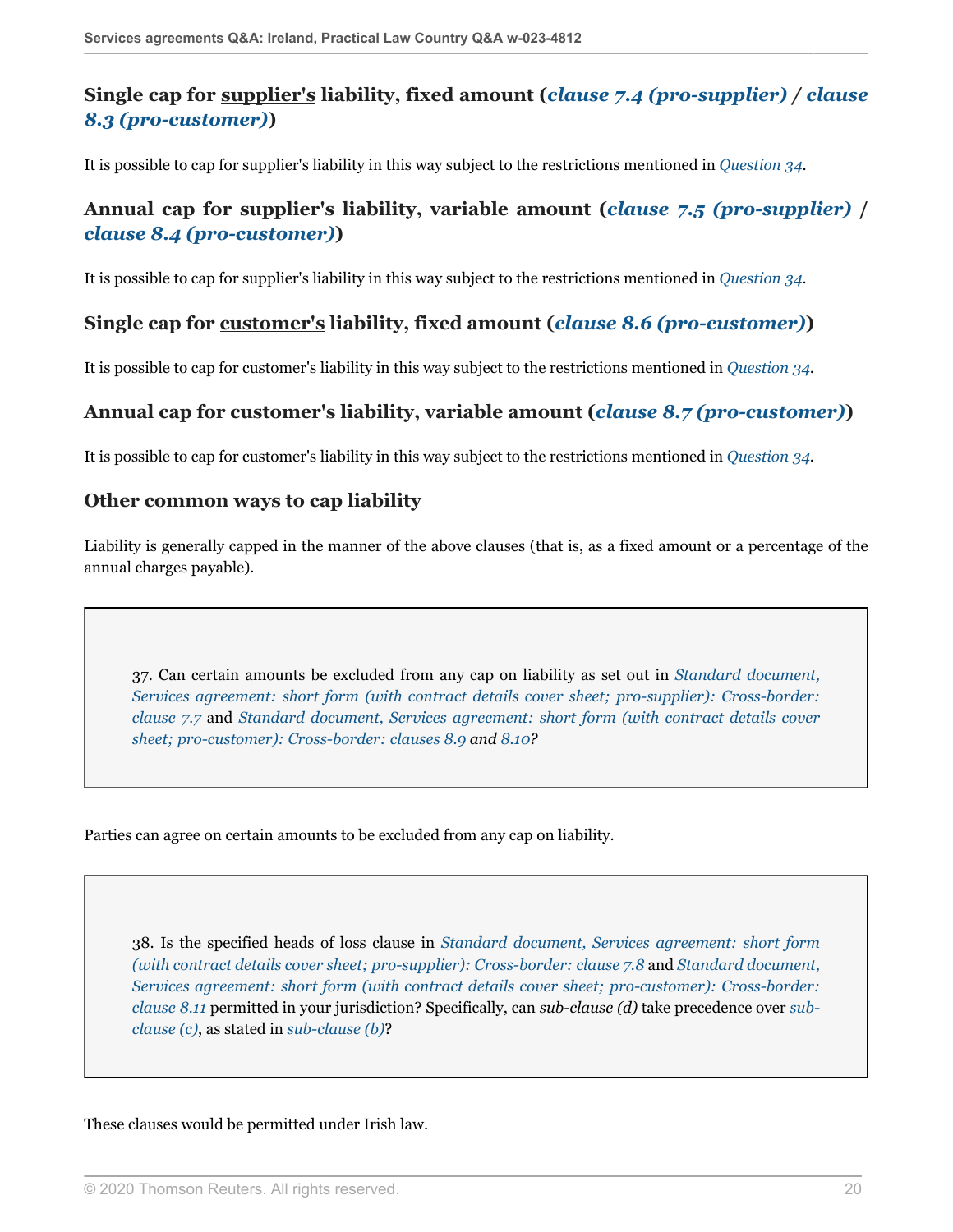39. Are indirect and consequential losses recognised in your jurisdiction and if so what do they include? If so, can they be effectively excluded as set out in *[Standard document, Services agreement:](http://uk.practicallaw.thomsonreuters.com/w-017-0144?originationContext=document&vr=3.0&rs=PLUK1.0&transitionType=DocumentItem&contextData=(sc.Default)#co_anchor_a342733) [short form \(with contract details cover sheet; pro-supplier\): Cross-border: clause 7.8\(c\)\(vii\)](http://uk.practicallaw.thomsonreuters.com/w-017-0144?originationContext=document&vr=3.0&rs=PLUK1.0&transitionType=DocumentItem&contextData=(sc.Default)#co_anchor_a342733)* and *[Standard document, Services agreement: short form \(with contract details cover sheet; pro](http://uk.practicallaw.thomsonreuters.com/w-017-0148?originationContext=document&vr=3.0&rs=PLUK1.0&transitionType=DocumentItem&contextData=(sc.Default)#co_anchor_a342733)[customer\): Cross-border: clause 8.11\(c\)\(vii\)](http://uk.practicallaw.thomsonreuters.com/w-017-0148?originationContext=document&vr=3.0&rs=PLUK1.0&transitionType=DocumentItem&contextData=(sc.Default)#co_anchor_a342733)*?

### **Indirect and consequential losses defined**

Irish law recognises the concepts of indirect and consequential losses. Direct loss means loss which may fairly and reasonably be considered as naturally arising from the breach. In contrast, indirect loss means losses that are not the natural results of the breach in the usual course of things.

Whether loss of profits is a direct or indirect loss, depends on the contract and whether such a loss was naturally arising from the breach.

### **Exclusion of indirect and consequential losses**

A contract may be worded so as to exclude liability for indirect and/or consequential losses.

40. In your jurisdiction, would a requirement which provides that the supplier has no liability unless the customer notifies the supplier of a claim in a notice period be valid and enforceable? If so, when would the start of the notice period usually run from?(see *[Standard document, Services agreement:](http://uk.practicallaw.thomsonreuters.com/w-017-0144?originationContext=document&vr=3.0&rs=PLUK1.0&transitionType=DocumentItem&contextData=(sc.Default)#co_anchor_a114750) [short form \(with contract details cover sheet; pro-supplier\): Cross-border: clause 7.11](http://uk.practicallaw.thomsonreuters.com/w-017-0144?originationContext=document&vr=3.0&rs=PLUK1.0&transitionType=DocumentItem&contextData=(sc.Default)#co_anchor_a114750)* and *[Standard](http://uk.practicallaw.thomsonreuters.com/w-017-0148?originationContext=document&vr=3.0&rs=PLUK1.0&transitionType=DocumentItem&contextData=(sc.Default)#co_anchor_a114750) [document, Services agreement: short form \(with contract details cover sheet; pro-customer\): Cross](http://uk.practicallaw.thomsonreuters.com/w-017-0148?originationContext=document&vr=3.0&rs=PLUK1.0&transitionType=DocumentItem&contextData=(sc.Default)#co_anchor_a114750)[border: clause 8.13](http://uk.practicallaw.thomsonreuters.com/w-017-0148?originationContext=document&vr=3.0&rs=PLUK1.0&transitionType=DocumentItem&contextData=(sc.Default)#co_anchor_a114750)*)?

Parties to business-to-business contracts are free to agree that there will be no liability without the customer notifying the supplier of a claim within a certain period of time.

The commencement of the notice period would depend on the wording of the contract.

## **Insurance**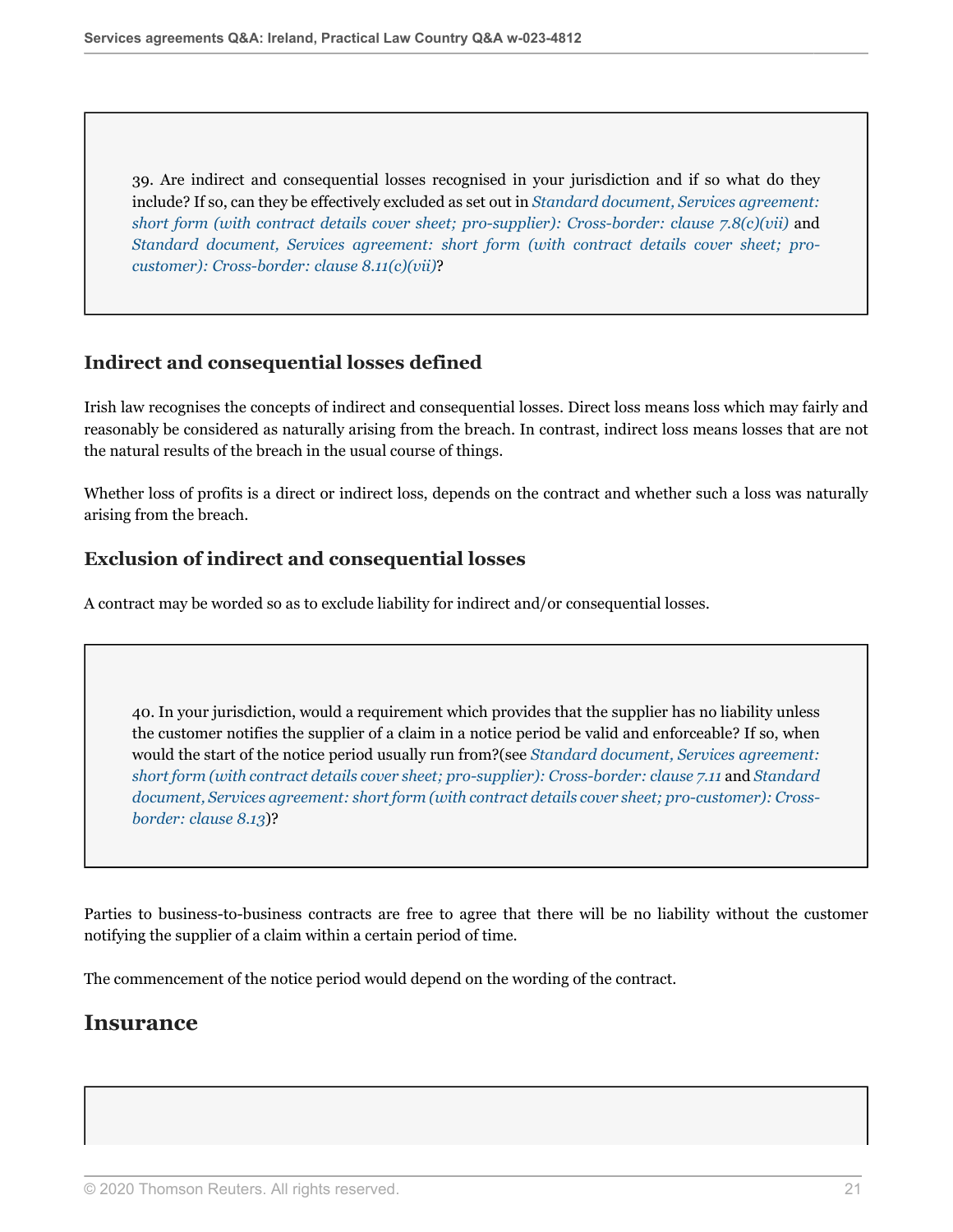41. Is it common in your jurisdiction for the supplier to obtain insurance as set out in *[Standard](http://uk.practicallaw.thomsonreuters.com/w-017-0144?originationContext=document&vr=3.0&rs=PLUK1.0&transitionType=DocumentItem&contextData=(sc.Default)#co_anchor_a848411) [document, Services agreement: short form \(with contract details cover sheet; pro-supplier\): Cross](http://uk.practicallaw.thomsonreuters.com/w-017-0144?originationContext=document&vr=3.0&rs=PLUK1.0&transitionType=DocumentItem&contextData=(sc.Default)#co_anchor_a848411)[border: clause 7.1](http://uk.practicallaw.thomsonreuters.com/w-017-0144?originationContext=document&vr=3.0&rs=PLUK1.0&transitionType=DocumentItem&contextData=(sc.Default)#co_anchor_a848411)* and *[Standard document, Services agreement: short form \(with contract details](http://uk.practicallaw.thomsonreuters.com/w-017-0148?originationContext=document&vr=3.0&rs=PLUK1.0&transitionType=DocumentItem&contextData=(sc.Default)#co_anchor_a763900) [cover sheet; pro-customer\): Cross-border: clause 9](http://uk.practicallaw.thomsonreuters.com/w-017-0148?originationContext=document&vr=3.0&rs=PLUK1.0&transitionType=DocumentItem&contextData=(sc.Default)#co_anchor_a763900)*?

It is reasonably common for the supplier to be required to obtain insurance.

The type of insurance that may be required to be taken out by either party will depend on the nature of the services agreement. For example, providers of professional services may be required to hold professional indemnity insurance. Other service providers may be required to hold employers' liability or public liability insurance.

# **Termination**

42. In your jurisdiction can the parties terminate the agreement for all the reasons set out in *[Standard](http://uk.practicallaw.thomsonreuters.com/w-017-0144?originationContext=document&vr=3.0&rs=PLUK1.0&transitionType=DocumentItem&contextData=(sc.Default)#co_anchor_a544047) [document, Services agreement: short form \(with contract details cover sheet; pro-supplier\): Cross](http://uk.practicallaw.thomsonreuters.com/w-017-0144?originationContext=document&vr=3.0&rs=PLUK1.0&transitionType=DocumentItem&contextData=(sc.Default)#co_anchor_a544047)[border: clause 8](http://uk.practicallaw.thomsonreuters.com/w-017-0144?originationContext=document&vr=3.0&rs=PLUK1.0&transitionType=DocumentItem&contextData=(sc.Default)#co_anchor_a544047)* and *[Standard document, Services agreement: short form \(with contract details](http://uk.practicallaw.thomsonreuters.com/w-017-0148?originationContext=document&vr=3.0&rs=PLUK1.0&transitionType=DocumentItem&contextData=(sc.Default)#co_anchor_a544047) [cover sheet; pro-customer\): Cross-border: clause 10](http://uk.practicallaw.thomsonreuters.com/w-017-0148?originationContext=document&vr=3.0&rs=PLUK1.0&transitionType=DocumentItem&contextData=(sc.Default)#co_anchor_a544047)*?

All the clauses set out in *[clause 8 \(pro-supplier\)](http://uk.practicallaw.thomsonreuters.com/w-017-0144?originationContext=document&vr=3.0&rs=PLUK1.0&transitionType=DocumentItem&contextData=(sc.Default)#co_anchor_a126045)* and *[clause 10 \(pro-customer\)](http://uk.practicallaw.thomsonreuters.com/w-017-0148?originationContext=document&vr=3.0&rs=PLUK1.0&transitionType=DocumentItem&contextData=(sc.Default)#co_anchor_a544047)* would be valid and enforceable. Ideally, *[clauses 8.1\(b\)](http://uk.practicallaw.thomsonreuters.com/w-017-0144?originationContext=document&vr=3.0&rs=PLUK1.0&transitionType=DocumentItem&contextData=(sc.Default)#co_anchor_a711310)* and *[10.2\(b\)](http://uk.practicallaw.thomsonreuters.com/w-017-0148?originationContext=document&vr=3.0&rs=PLUK1.0&transitionType=DocumentItem&contextData=(sc.Default)#co_anchor_a804694)* would be amended to reflect the recognised insolvency events in Ireland (see *[Question 44](#page-22-0)*).

43. In relation to the definition of "control" or "change of control", is this defined under any legislation in your jurisdiction? If not is the alternative definition set out in *[Standard document,](http://uk.practicallaw.thomsonreuters.com/w-017-0144?originationContext=document&vr=3.0&rs=PLUK1.0&transitionType=DocumentItem&contextData=(sc.Default)#co_anchor_a183657) [Services agreement: short form \(with contract details cover sheet; pro-supplier\): Cross-border:](http://uk.practicallaw.thomsonreuters.com/w-017-0144?originationContext=document&vr=3.0&rs=PLUK1.0&transitionType=DocumentItem&contextData=(sc.Default)#co_anchor_a183657) [Interpretation](http://uk.practicallaw.thomsonreuters.com/w-017-0144?originationContext=document&vr=3.0&rs=PLUK1.0&transitionType=DocumentItem&contextData=(sc.Default)#co_anchor_a183657)* and *[Standard document, Services agreement: short form \(with contract details cover](http://uk.practicallaw.thomsonreuters.com/w-017-0148?originationContext=document&vr=3.0&rs=PLUK1.0&transitionType=DocumentItem&contextData=(sc.Default)#co_anchor_a629329) [sheet; pro-customer\): Cross-border: Interpretation](http://uk.practicallaw.thomsonreuters.com/w-017-0148?originationContext=document&vr=3.0&rs=PLUK1.0&transitionType=DocumentItem&contextData=(sc.Default)#co_anchor_a629329)* acceptable?

## **Legislation defining "control"**

Section 432 of the Taxes Consolidation Act 1997 (as amended) defines control by reference to whether the person exercises, or is able to exercise or is entitled to acquire, control, whether direct or indirect, over the company's affairs, including via the possession or entitlement to acquire any of the following: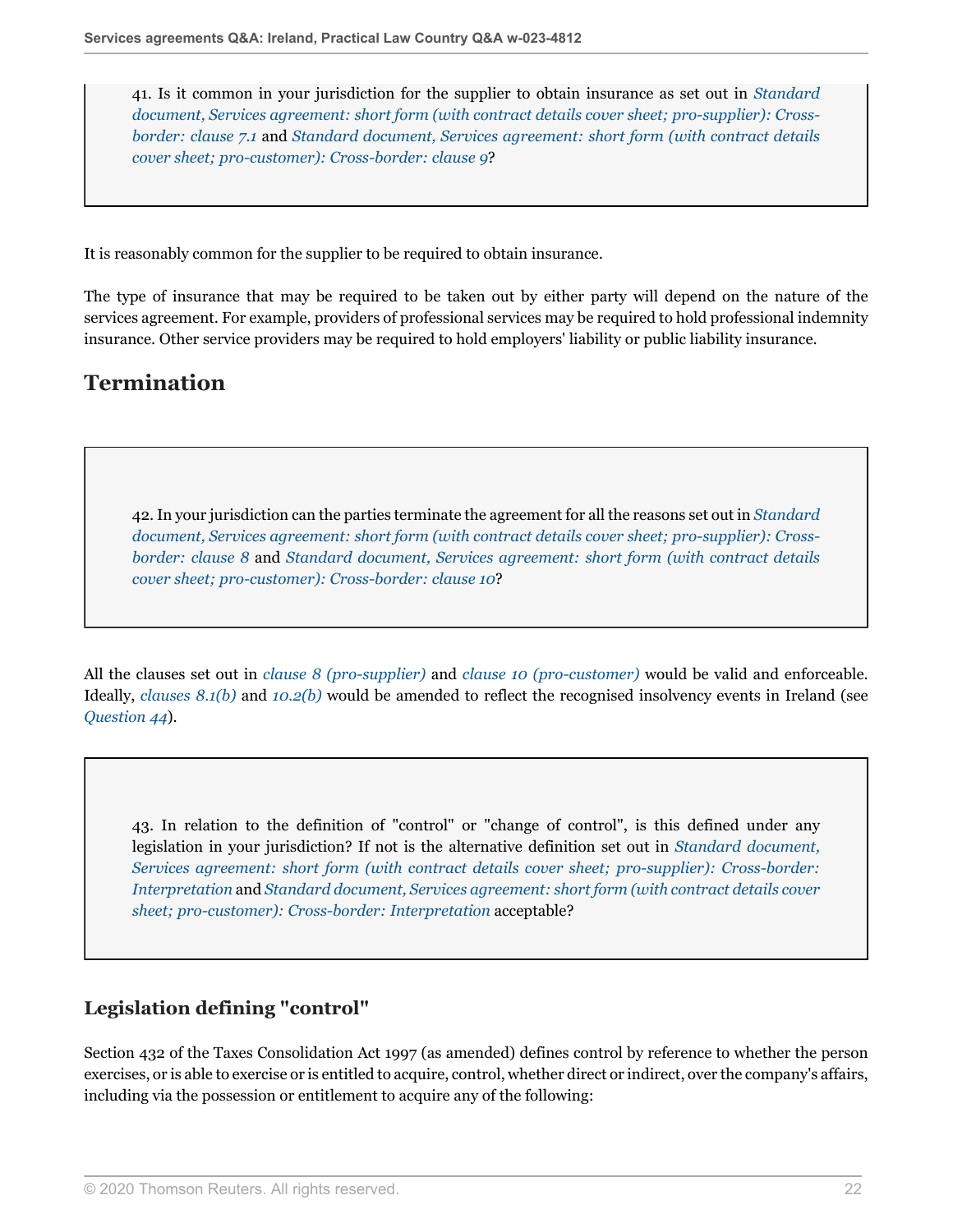The greater part of the share capital or issued share capital of the company or of the voting power in the company.

Such part of the issued share capital of the company as would, if the whole of the income of the company were distributed among the participators, entitle such person to receive the greater part of the amount so distributed.

Such rights as would, in the event of the winding up of the company or in any other circumstances, entitle such person to receive the greater part of the assets of the company which would then be available for distribution among the participators.

### **Definition in agreements permitted**

The alternative definition set out in these provisions is also acceptable.

<span id="page-22-0"></span>44. Are the insolvency related events in *[Standard document, Services agreement: short form \(with](http://uk.practicallaw.thomsonreuters.com/w-017-0144?originationContext=document&vr=3.0&rs=PLUK1.0&transitionType=DocumentItem&contextData=(sc.Default)#co_anchor_a804694) [contract details cover sheet; pro-supplier\): Cross-border: clause 8.1\(b\)](http://uk.practicallaw.thomsonreuters.com/w-017-0144?originationContext=document&vr=3.0&rs=PLUK1.0&transitionType=DocumentItem&contextData=(sc.Default)#co_anchor_a804694)* and *[Standard document,](http://uk.practicallaw.thomsonreuters.com/w-017-0148?originationContext=document&vr=3.0&rs=PLUK1.0&transitionType=DocumentItem&contextData=(sc.Default)#co_anchor_a804694) [Services agreement: short form \(with contract details cover sheet; pro-customer\): Cross-border:](http://uk.practicallaw.thomsonreuters.com/w-017-0148?originationContext=document&vr=3.0&rs=PLUK1.0&transitionType=DocumentItem&contextData=(sc.Default)#co_anchor_a804694) [clause 10.2\(b\)](http://uk.practicallaw.thomsonreuters.com/w-017-0148?originationContext=document&vr=3.0&rs=PLUK1.0&transitionType=DocumentItem&contextData=(sc.Default)#co_anchor_a804694)* recognised in your jurisdiction? Is there any equivalent insolvency wording, triggers or processes that are commonly included instead?

### **Insolvency related events recognised:**

#### **Entering administration**

Administration is not an insolvency process under Irish law. The closest Irish equivalent is examinership.

#### **Provisional liquidation**

Provisional liquidation is recognised in Ireland.

#### **Composition or arrangement with creditors**

Composition or arrangement with creditors is recognised in Ireland.

#### **Solvent restructuring**

Solvent restructuring is recognised in Ireland.

#### **Voluntary winding up**

Voluntary winding up is recognised in Ireland.

#### **Wound up by order of the court**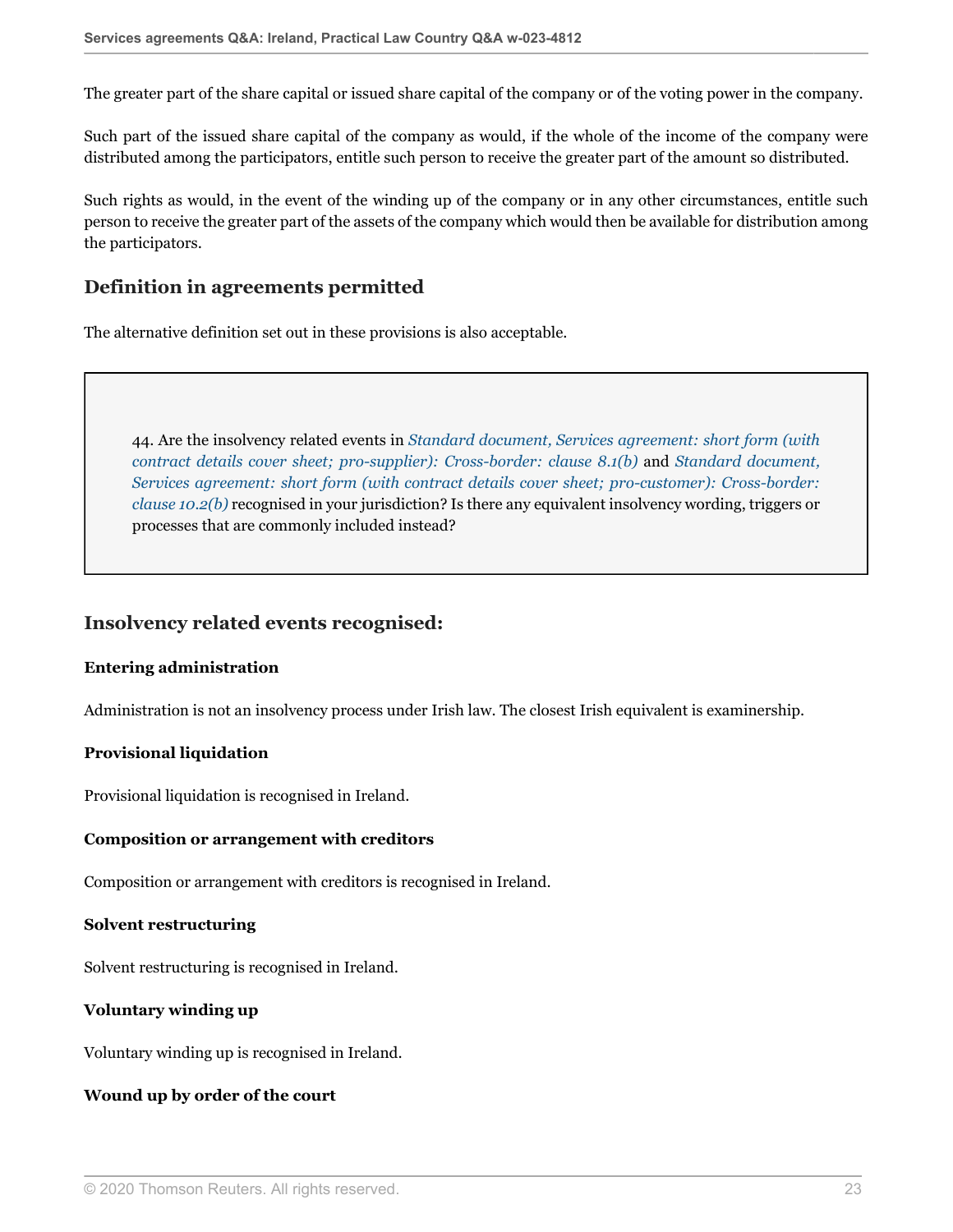Winding up by order of the court is recognised in Ireland.

#### **Appointment of a receiver**

Appointment by a receiver is recognised in Ireland.

### **Other insolvency wording**

A reference to examinership should be added.

#### **Insolvency triggers**

"Entering examinership" should be added to the list of triggers above.

#### **Insolvency processes**

**Examinership**. Examinership is a mechanism to seek to return a failing company to its former good health. A potentially viable company applying for examinership must have a reasonable prospect of survival. The duration of protection from the court is generally 70 days from the date of the presentation of the petition to the court.

<span id="page-23-0"></span>45. What other rights of termination could the parties be entitled to in your jurisdiction by law?

Other rights of termination under Irish law include:

- **Breach of a condition**. This is where a condition expressly agreed between parties or implied by statute has been breached, and a party has the right to end the contract.
- **Fundamental breach**. This is a breach that goes to the root of the contract so as to deprive the innocent party of the commercial benefits envisaged.
- **Repudiatory breach**. This is similar to a fundamental breach but involves the decision by one party that it will not perform its contractual obligations.
- **Doctrine of frustration**. This is where a contract has been frustrated (parties can no longer fulfil their contractual obligations as a result of unforeseen circumstances) and a party will be able to terminate a contract. The doctrine arises in circumstances where performance of a contract in the manner envisaged by the parties is rendered impossible because of some supervening event not within the contemplation of the parties (see *Ringsend Property Ltd v Donatex Ltd*).
- **Termination by agreement**. The parties may expressly reserve the right to terminate the contract within the agreement and decide on which grounds this can arise.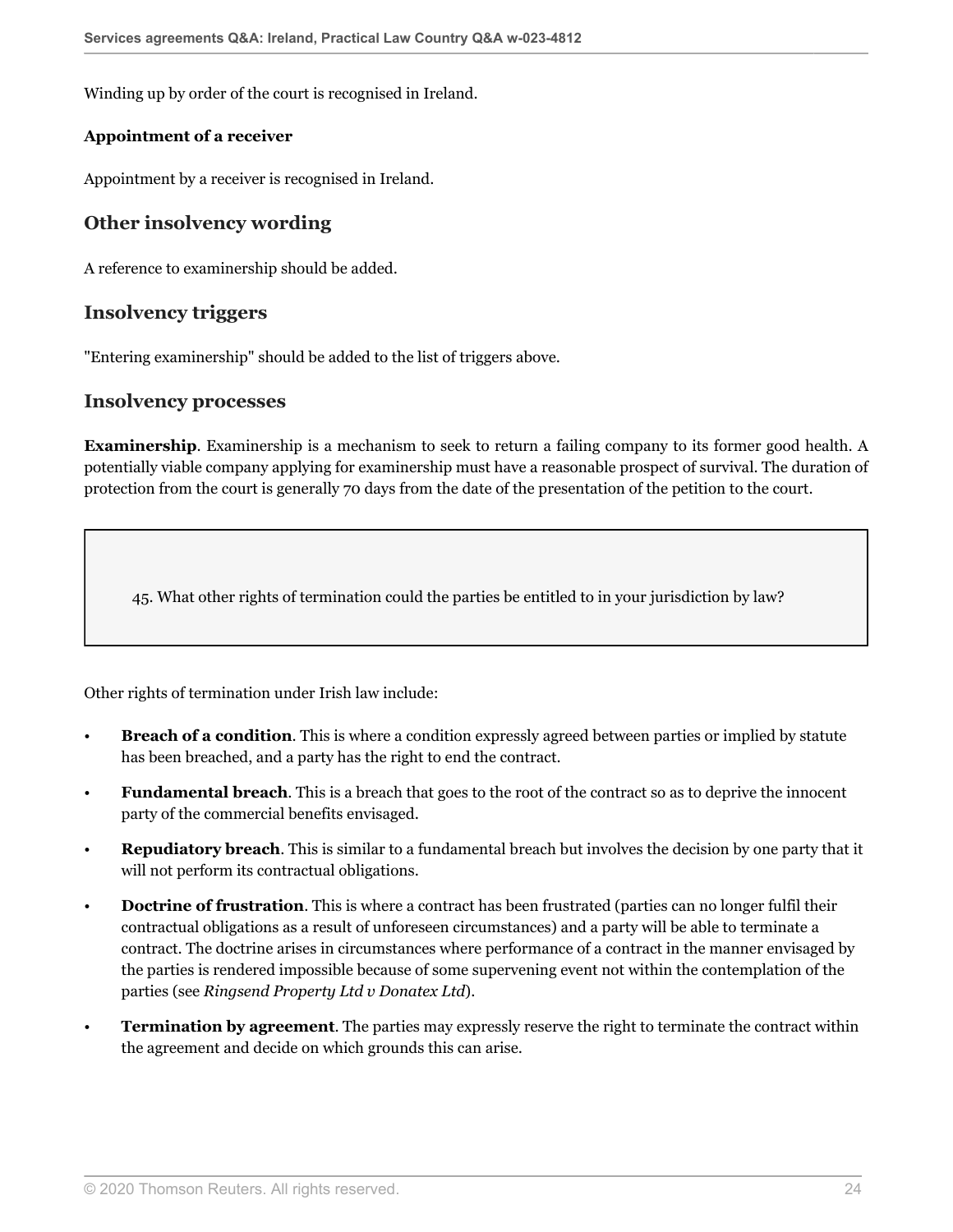46. If the agreement does not expressly exclude or include any other rights of termination that the parties are entitled to in your jurisdiction, will the rights in *[Question 45](#page-23-0)* be retained?

The rights of termination will be retained.

47. Are the survival of provisions after termination clauses in *[Standard document, Services](http://uk.practicallaw.thomsonreuters.com/w-017-0144?originationContext=document&vr=3.0&rs=PLUK1.0&transitionType=DocumentItem&contextData=(sc.Default)#co_anchor_a448379) [agreement: short form \(with contract details cover sheet; pro-supplier\): Cross-border: clause 8.3\(b\)](http://uk.practicallaw.thomsonreuters.com/w-017-0144?originationContext=document&vr=3.0&rs=PLUK1.0&transitionType=DocumentItem&contextData=(sc.Default)#co_anchor_a448379)* and *[Standard document, Services agreement: short form \(with contract details cover sheet; pro](http://uk.practicallaw.thomsonreuters.com/w-017-0148?originationContext=document&vr=3.0&rs=PLUK1.0&transitionType=DocumentItem&contextData=(sc.Default)#co_anchor_a865670)[customer\): Cross-border: clause 10.3](http://uk.practicallaw.thomsonreuters.com/w-017-0148?originationContext=document&vr=3.0&rs=PLUK1.0&transitionType=DocumentItem&contextData=(sc.Default)#co_anchor_a865670)* valid and enforceable in your jurisdiction?

The survival of provisions after termination clause would be valid and enforceable.

48. Are the preservation of rights clauses in *[Standard document, Services agreement: short](http://uk.practicallaw.thomsonreuters.com/w-017-0144?originationContext=document&vr=3.0&rs=PLUK1.0&transitionType=DocumentItem&contextData=(sc.Default)#co_anchor_a284573) [form \(with contract details cover sheet; pro-supplier\): Cross-border: clause 8.3\(c\)](http://uk.practicallaw.thomsonreuters.com/w-017-0144?originationContext=document&vr=3.0&rs=PLUK1.0&transitionType=DocumentItem&contextData=(sc.Default)#co_anchor_a284573)* and *[Standard](http://uk.practicallaw.thomsonreuters.com/w-017-0148?originationContext=document&vr=3.0&rs=PLUK1.0&transitionType=DocumentItem&contextData=(sc.Default)#co_anchor_a525432) [document, Services agreement: short form \(with contract details cover sheet; pro-customer\): Cross](http://uk.practicallaw.thomsonreuters.com/w-017-0148?originationContext=document&vr=3.0&rs=PLUK1.0&transitionType=DocumentItem&contextData=(sc.Default)#co_anchor_a525432)[border: clause 10.4](http://uk.practicallaw.thomsonreuters.com/w-017-0148?originationContext=document&vr=3.0&rs=PLUK1.0&transitionType=DocumentItem&contextData=(sc.Default)#co_anchor_a525432)* valid and enforceable in your jurisdiction?

The preservation of rights clauses would be valid and enforceable.

## **Assignment and other dealings**

49. Is *[Standard document, Services agreement: short form \(with contract details cover sheet; pro](http://uk.practicallaw.thomsonreuters.com/w-017-0148?originationContext=document&vr=3.0&rs=PLUK1.0&transitionType=DocumentItem&contextData=(sc.Default)#co_anchor_a212564)[customer\): Cross-border: clause 12](http://uk.practicallaw.thomsonreuters.com/w-017-0148?originationContext=document&vr=3.0&rs=PLUK1.0&transitionType=DocumentItem&contextData=(sc.Default)#co_anchor_a212564)* permitted in your jurisdiction such that the supplier can be prevented from sub-contracting without the customer's consent? Can the supplier remain responsible for all acts and omissions of its subcontractors as if they were its own as stated in this clause?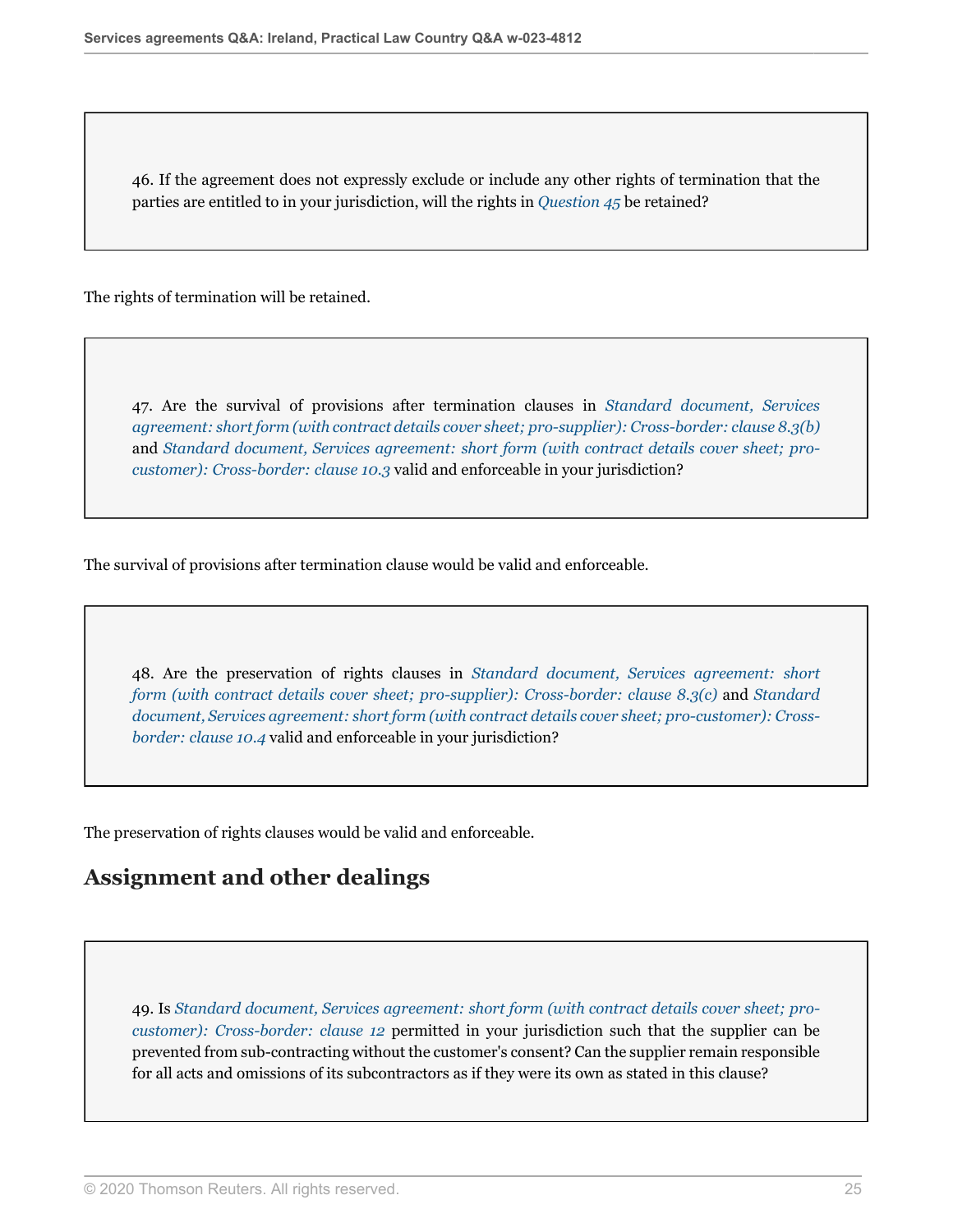This clause is permitted such that the supplier can be prevented from sub-contracting without the customer's consent. The supplier remains responsible for all acts and omissions of its subcontractors as if they were its own as stated in this clause.

50. As the sub-contracting clause, *[Standard document, Services agreement: short form \(with](http://uk.practicallaw.thomsonreuters.com/w-017-0148?originationContext=document&vr=3.0&rs=PLUK1.0&transitionType=DocumentItem&contextData=(sc.Default)#co_anchor_a212564) [contract details cover sheet; pro-customer\): Cross-border: clause 12](http://uk.practicallaw.thomsonreuters.com/w-017-0148?originationContext=document&vr=3.0&rs=PLUK1.0&transitionType=DocumentItem&contextData=(sc.Default)#co_anchor_a212564)* is silent on whether the parties can assign the benefit of the contract or transfer it, would the parties be able to assign or transfer it?

Where the contract is silent, and no clause prohibits it, the parties will have the right to assign the benefit of the contract.

51. Is the one-way assignment and other dealings *[Standard document, Services agreement: short](http://uk.practicallaw.thomsonreuters.com/w-017-0144?originationContext=document&vr=3.0&rs=PLUK1.0&transitionType=DocumentItem&contextData=(sc.Default)#co_anchor_a440517) [form \(with contract details cover sheet; pro-supplier\): Cross-border: clause 9.2](http://uk.practicallaw.thomsonreuters.com/w-017-0144?originationContext=document&vr=3.0&rs=PLUK1.0&transitionType=DocumentItem&contextData=(sc.Default)#co_anchor_a440517)* permitted in your jurisdiction? Specifically, is it permitted for the contract to state that the supplier may assign and otherwise deal with the contract but the customer may not?

*[Clause 9.2](http://uk.practicallaw.thomsonreuters.com/w-017-0144?originationContext=document&vr=3.0&rs=PLUK1.0&transitionType=DocumentItem&contextData=(sc.Default)#co_anchor_a949176)* would be permitted under Irish law. It is permitted for a contract to state that the supplier may assign and otherwise deal with the contract but the customer may not.

# **Transfer of employees**

<span id="page-25-0"></span>52. In your jurisdiction, is there any legislation which could result in the automatic transfer of an employee's employment in the following scenarios:

- In an outsourcing arrangement, where the employees who were performing the services inhouse automatically transfer to the new outsourced service provider?
- There is a change of service provider, where the employees employed by the old service provider automatically transfer to the new service provider?
- The service is brought back in-house by the customer, where the employees of the old service provider automatically transfer to the customer?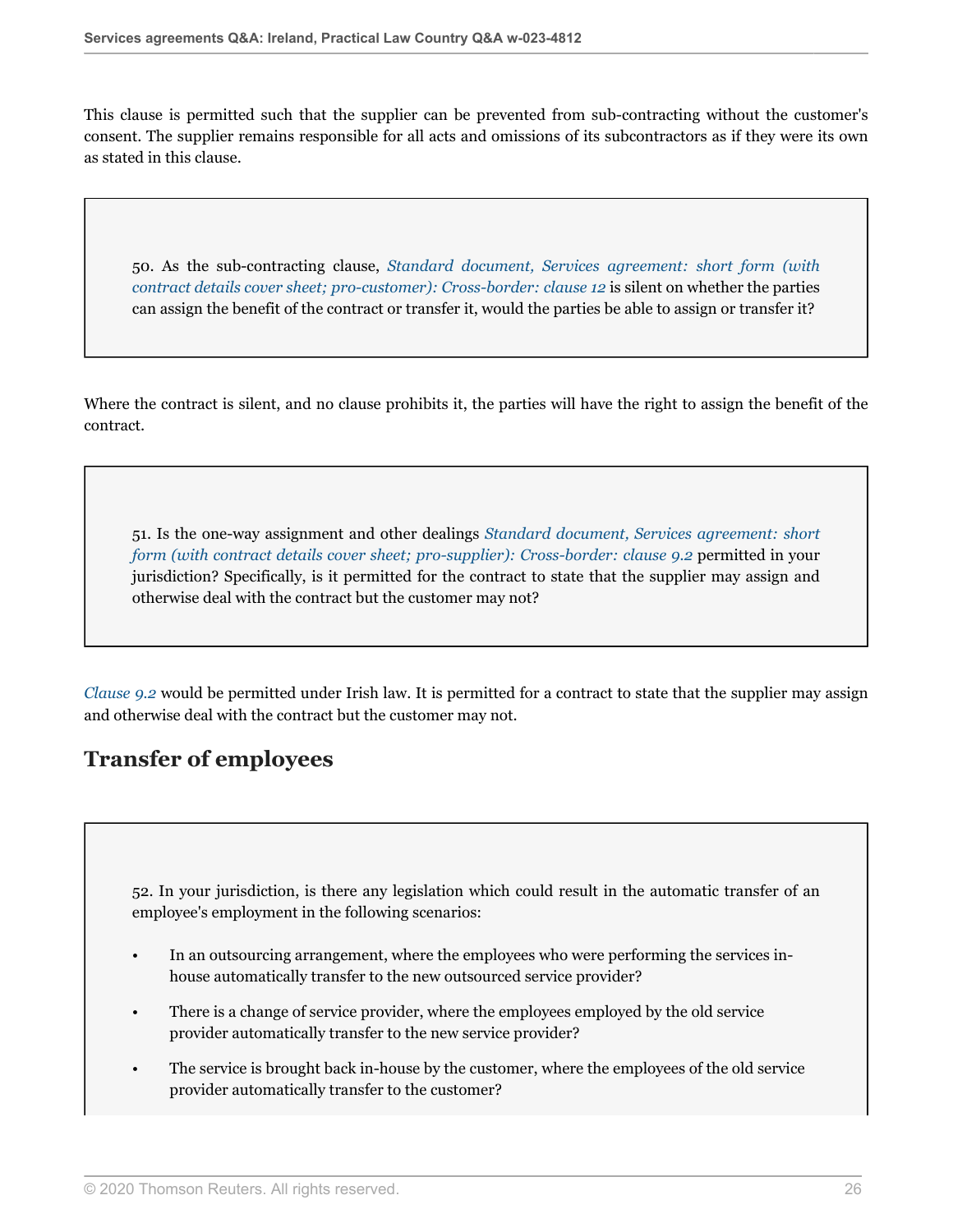The employee's employment could automatically transfer in all of the scenarios for the reasons set out below.

#### **New outsourcing arrangement**

The European Communities (Protection of Employees on Transfer of Undertakings) Regulations 2003, which transpose the Directive 2001/23/EC on safeguarding employees' rights on transfers of undertakings, businesses or parts of businesses (Transfer of Undertakings Directive) into Irish law, apply to any transfer of an undertaking, business, or part of an undertaking or business from one employer to another employer as a result of a legal transfer or merger.

The outsourcing of a service may constitute a transfer under the 2003 Regulations (see *Rask and Christensen v ISS Kantineservice A/S Case C-209/91, [1992] ECR 5755*) and as such the transferor's rights and obligations arising from a contract of employment existing on the date of transfer will, by reason of such transfer, be transferred to the transferee (see *Regulation 4(1) of the 2003 Regulations*).

#### **Change of service provider**

The changing or replacing of a service provider by an undertaking may also constitute a "transfer" under the 2003 Regulations once the identity of the entity transferred is maintained (see *Süzen Case C-13/95, [1997] ECR I 1259*).

#### **Services are brought back in-house**

Bringing services back in-house may also constitute a transfer' under the 2003 Regulations. However, this will not inevitably be the case (since bringing services back in house might not entail a "transfer" as defined (see *the UK Employment Appeal Tribunal decision Seawell Ltd v Ceva Freight (UK) Ltd v Moffat [2012] WL 1684757*).

53. As a consequence of any legislation referred to in *[Question 52](#page-25-0)*, what potential employee liabilities could arise on commencement or termination of the agreement, for:

- The supplier?
- The customer?

#### **Supplier**

In a new outsourcing arrangement, potential employee liabilities will depend on a variety factors such as the nature of the services provided and the agreement between the supplier (the transferee) and customer (the transferor). If there is a transfer under the 2003 Regulations (whether on commencement or on termination of an agreement) then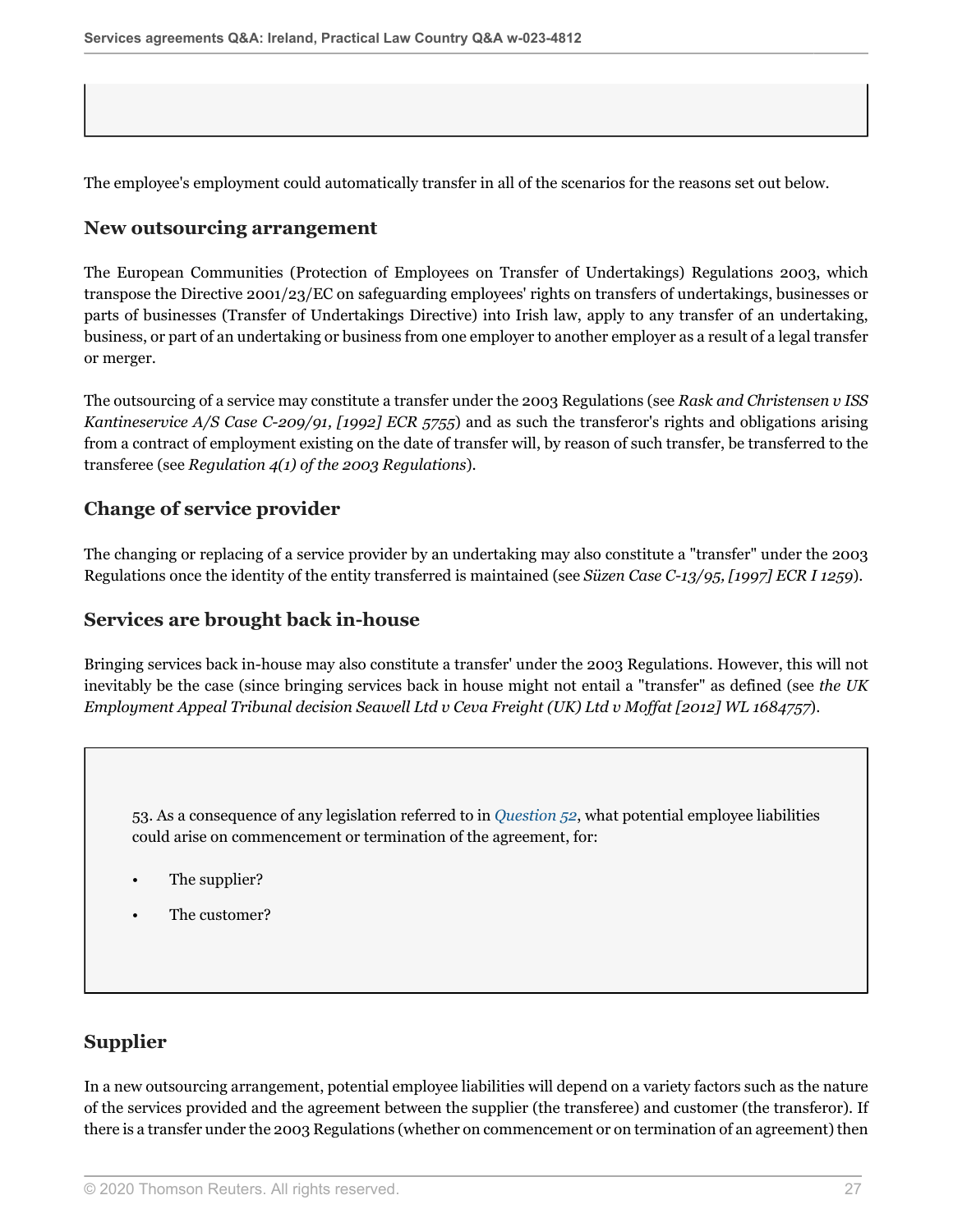the transferor's rights and obligations arising from a contract of employment existing on the date of transfer will, by reason of such transfer, be transferred to the transferee.

### **Customer**

On commencement of an agreement, the supplier may take on the customer's obligations (or those of an existing service provider to the customer who is being replaced) arising from a contract of employment if there is a "transfer" under the 2003 Regulations. Similarly, on termination of the agreement the customer (or a succeeding new supplier) may take on the supplier's obligations arising from a contract of employment if there is a "transfer" under the 2003 Regulations.

54. If such legislation exists for the automatic transfer of employees in your jurisdiction, what warranties or indemnities or any other provision in the agreement could the supplier include to protect itself from potential liabilities that may arise on commencement or termination of the agreement?

### **Warranties**

It is not possible to contract out of the 2003 Regulations, however parties to a contract in respect of which the 2003 Regulations may apply are free to agree on the allocation of any associated liabilities between them. A potential transferee will typically seek a warranty from a potential transferor that they will comply with their obligations under the 2003 Regulations, including regarding the provision of information both to the potential transferee and to the potentially transferring employees.

## **Indemnities**

A supplier could seek a range of indemnities, including to cover any liabilities arising from any claims relating to the period before any transferring employees transferred to the supplier and to cover any liabilities arising from any claims relating to the period after any transferring employees transfer "back" to the customer, or to a new supplier.

## **Other provision**

Not applicable.

# **Data protection/privacy**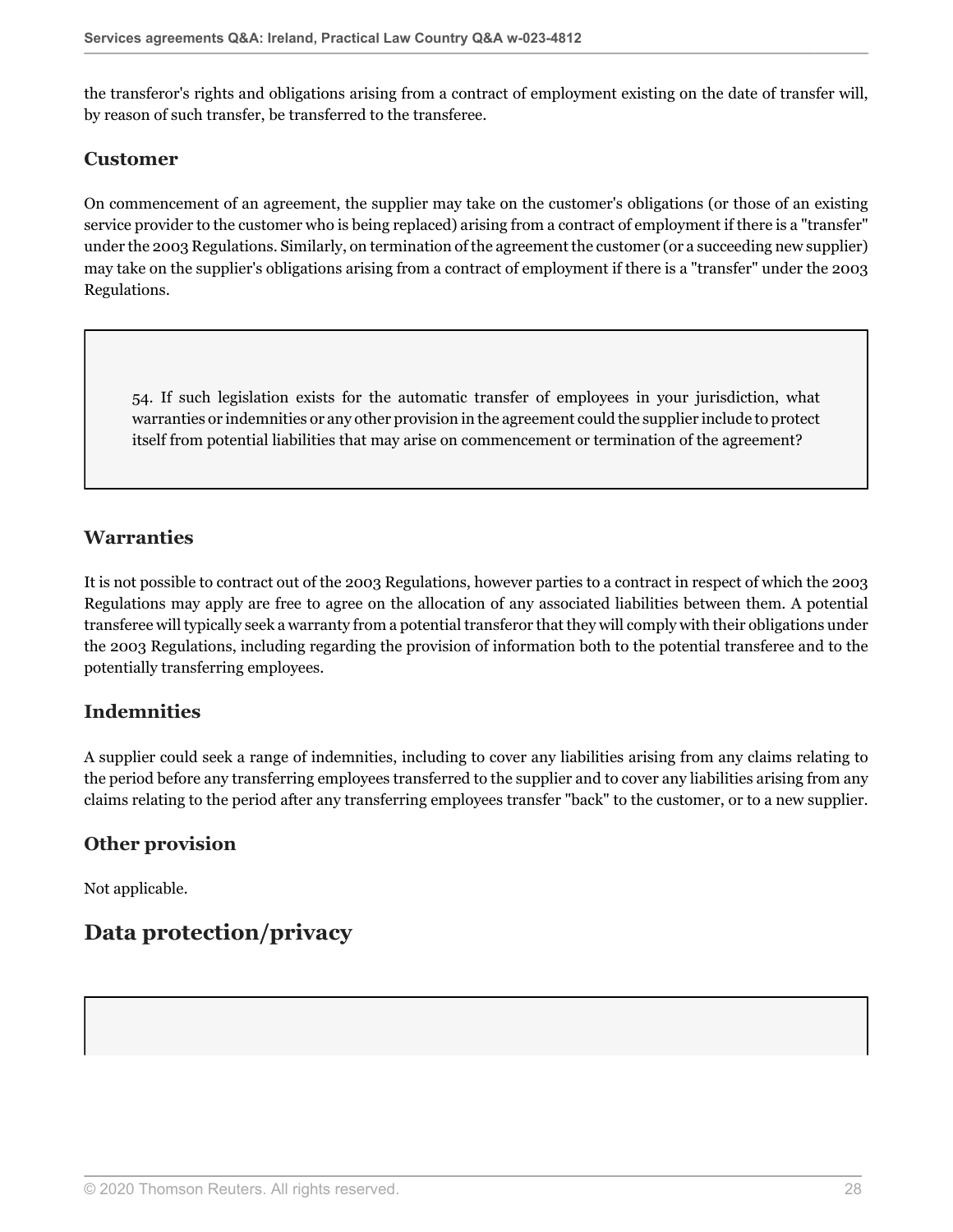55. If the supplier will be processing personal data on the customer's behalf as part of the services, what data protection/privacy law might the parties need to be aware of in your jurisdiction?

The Regulation (EU) 679/2016 on the protection of natural persons with regard to the processing of personal data and on the free movement of such data (General Data Protection Regulation (GDPR)) and the Data Protection Act 2018 will be relevant in cases where personal data is being processed. The supplier will need to identify whether it will be acting as a "controller" of personal data or as a "processor", processing on behalf of the customer. Where the supplier will be acting as a processor, it will need to comply with obligations applicable to processors generally and to ensure that provisions addressing the requirements of Article 28 of the GDPR are included in a written contract with the customer. The European Communities (Electronic Communications Networks and Services) (Privacy and Electronic Communications) Regulations 2011 may also be relevant, depending on the nature of the services (such as, for example, if the supplier will be providing direct marketing services to the customer).

56. What clauses should be included in the agreement in relation to data protection/data privacy to protect:

- The supplier?
- The customer?

Both parties must ensure that the contract includes any mandatory provisions set out in the GDPR. If the parties have a relationship of a controller and processor (for example if the supplier is processing personal data on behalf of the customer in order to provide the services) the clauses required to be included in contracts between controllers and processors under Article 28 of the GDPR should be included in the agreement. These mandatory provisions include clauses requiring the processor to process such personal data in accordance with the instruction of the controller, to take appropriate security measures in relation to such personal data and to assist the controller with complying with key obligations under the GDPR. If the parties act as joint controllers, their relationship should be appropriately documented in the contract (see *Article 26, GDPR*). There are no mandatory requirements to include clauses in contracts between separate controllers, although parties will sometimes mutual obligations in this regard.

# **Anti-bribery and corruption**

57. What anti-bribery and corruption laws might the parties need to be aware of when providing services in your jurisdiction? Do your anti-bribery and corruption laws have extra territorial effect?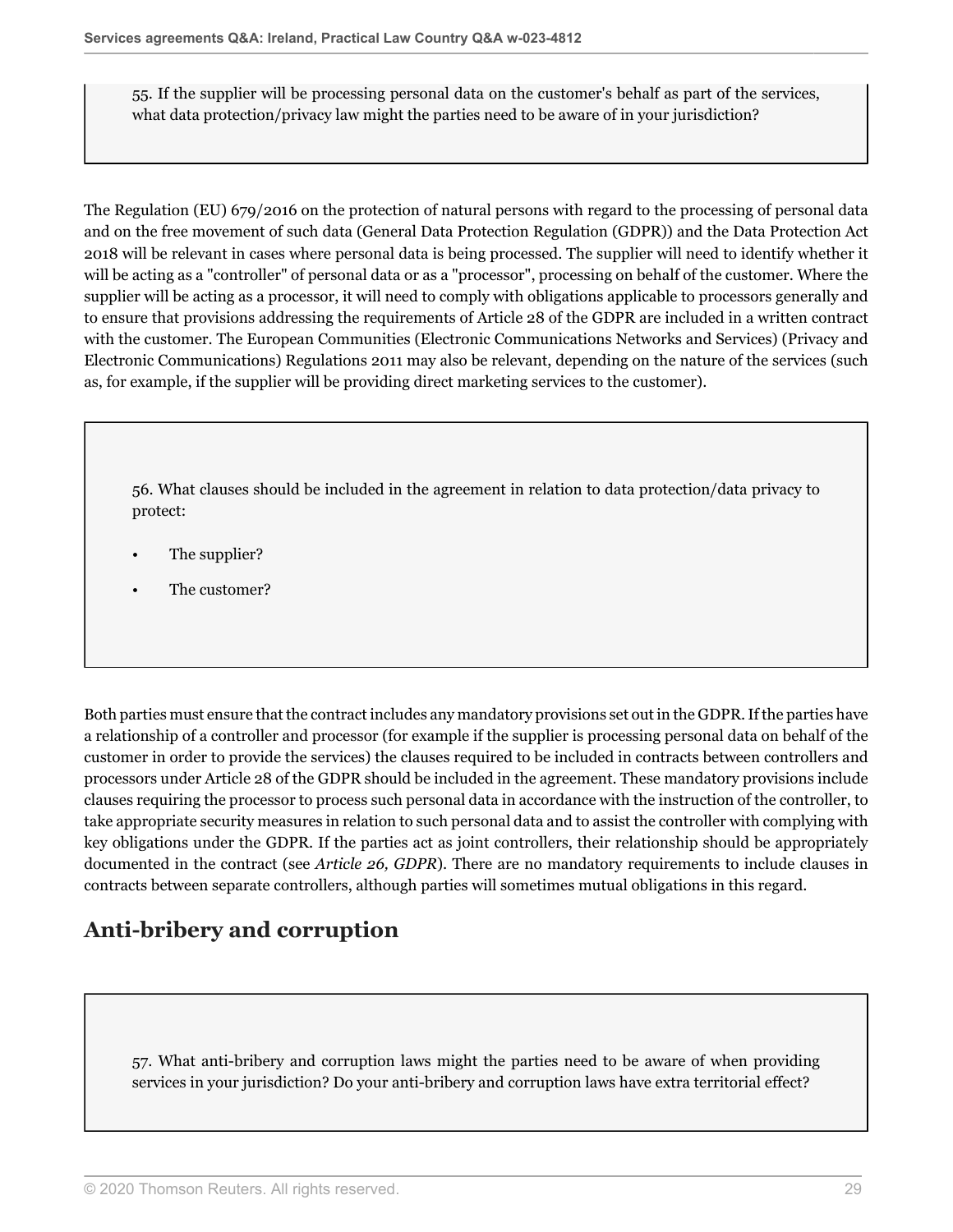### **Anti-bribery and corruption laws**

The parties should be mindful of the Criminal Justice (Corruption Offences) Act 2018 (Corruption Act). A corruption offence is defined under section  $5(1)$  of the Corruption Act. It is when a person who (directly or indirectly), by themselves or with another person, corruptly offers, or corruptly gives or agrees to give a gift, consideration or advantage to a person as an inducement to, or reward for, or otherwise on account of, any person doing an act in relation to their office, employment, position or business, and will be guilty of an offence.

### **Extra-territorial effect of anti-bribery and corruption laws**

The Corruption Act can apply to instances where corruption takes place outside the State, such as where an Irish citizen or Irish official is involved, or the corruption offence takes place on board an Irish ship.

58. What clauses should be included in the agreement to address anti-bribery and corruption issues?

The parties may wish to include an express provision that the other party will comply with all its applicable antibribery and corruption obligations*.*

# **Execution and other formalities**

<span id="page-29-0"></span>59. Is it necessary for a contract for the supply of services to be in writing for it to be valid in your jurisdiction?

Subject to limited exceptions, there is no need under Irish law for "simple" contracts to be written, to take any particular form or to be executed in any particular manner; they can be entered into orally, electronically or otherwise, provided there is offer and acceptance, consideration, certainty of terms and an intention to be legally bound. However, it is best practice, however, for contracts to be in writing.

60. How does this agreement need to be executed in order to ensure that it is valid and enforceable? Are any other formalities necessary?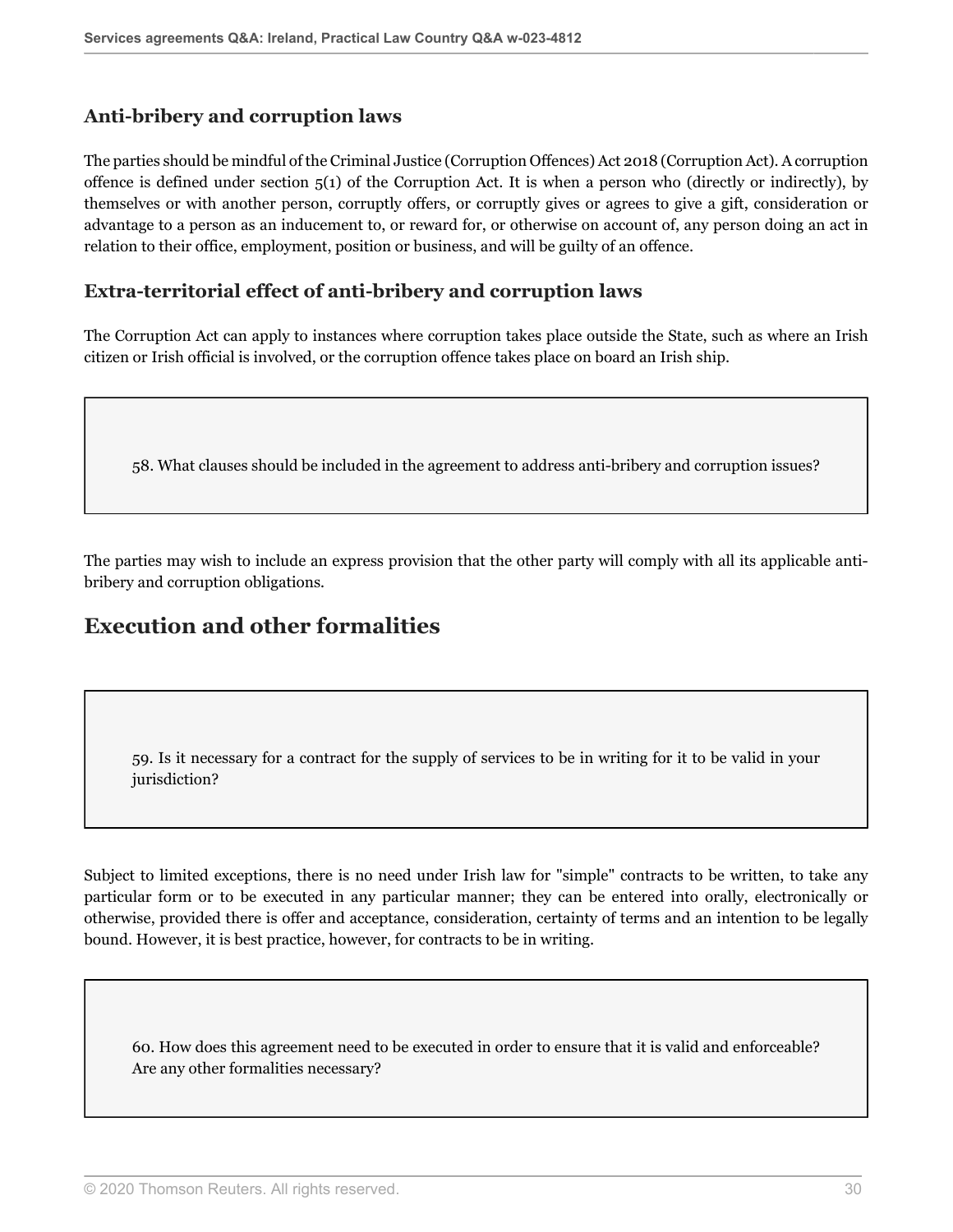## **Execution formalities**

Further to the requirements set out in *[Question 59](#page-29-0)*, where a party to a contract is a body corporate, it should ensure that the execution is in accordance with the requirements of its constitutional documentation.

If the parties choose to execute the contract as a deed, formal execution requirements will apply.

#### **Other formalities**

There are no other formalities.

### **Registration formalities**

Contracts for the supply of services generally do not need to be registered with any authority, assuming that they do not create any registrable security or convey any interest in land.

## **General**

61. Are there any clauses in *[Standard document, Services agreement: short form \(with contract](http://uk.practicallaw.thomsonreuters.com/w-017-0144?originationContext=document&vr=3.0&rs=PLUK1.0&transitionType=DocumentItem&contextData=(sc.Default)) [details cover sheet; pro-supplier\): Cross-border](http://uk.practicallaw.thomsonreuters.com/w-017-0144?originationContext=document&vr=3.0&rs=PLUK1.0&transitionType=DocumentItem&contextData=(sc.Default))* and *[Standard document, Services agreement: short](http://uk.practicallaw.thomsonreuters.com/w-017-0148?originationContext=document&vr=3.0&rs=PLUK1.0&transitionType=DocumentItem&contextData=(sc.Default)) [form \(with contract details cover sheet; pro-customer\): Cross-border](http://uk.practicallaw.thomsonreuters.com/w-017-0148?originationContext=document&vr=3.0&rs=PLUK1.0&transitionType=DocumentItem&contextData=(sc.Default))* that would not be legally enforceable or not standard practice in your jurisdiction?

There are no such clauses that would not be enforceable or standard practice in Ireland.

62. Are there any other clauses that would be usual to see in a services agreement and/or that are standard practice in your jurisdiction?

Typically, a "no partnership/agency" clause would be included.

**Contributor details**

#### **Adam Finlay, Partner**